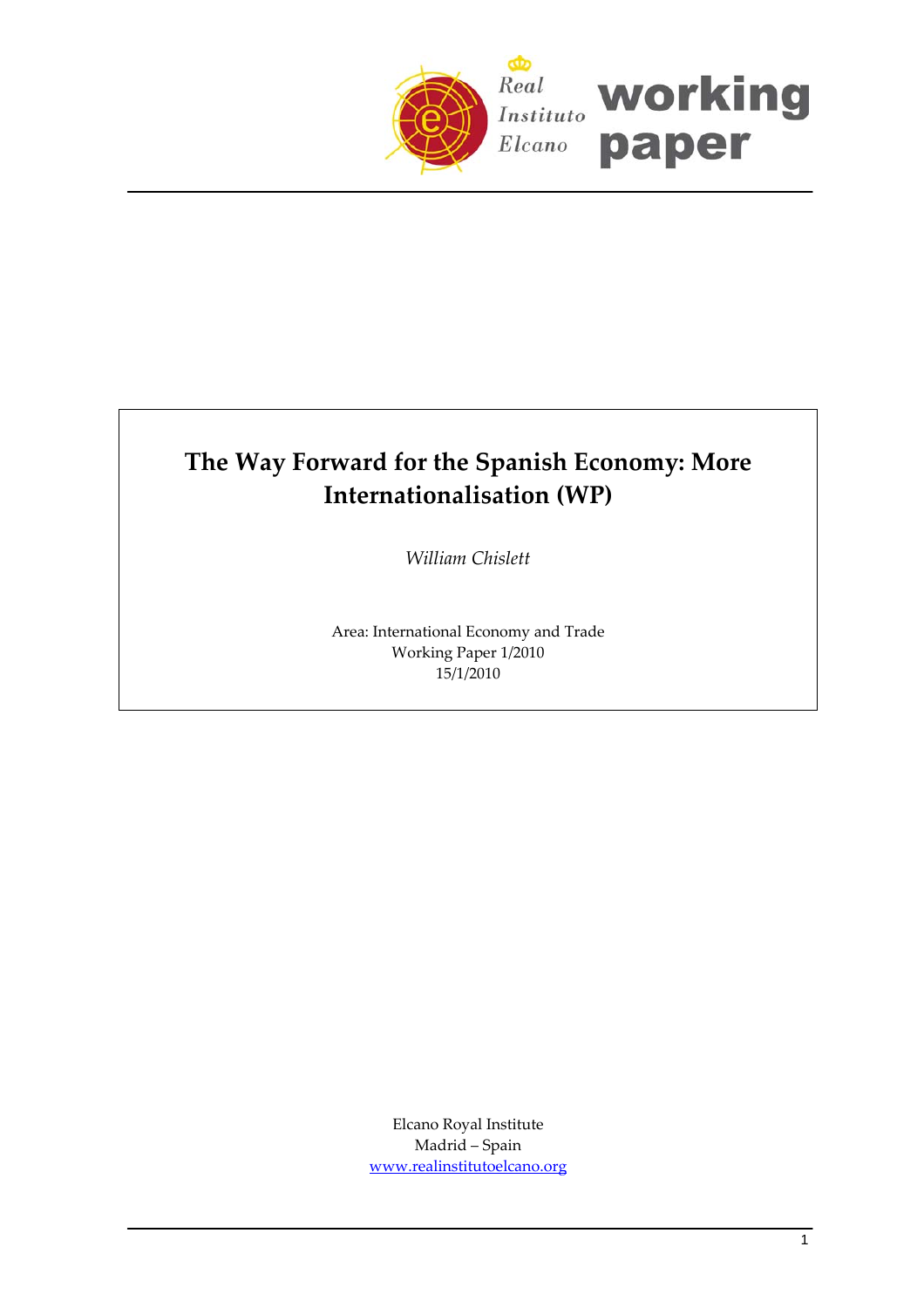

# **The Way Forward for the Spanish Economy: More Internationalisation (WP)**

*William Chislett*[\\*](#page-1-0)

# **Contents**

(1) Summary (2) Background (3) The 'Sustainable Economy' Law (4) Education: The Key to a More Productive Economy (5) Innovation (6) Exports (7) The Spain Brand (8) Spain's Image (9) Spain's Multinationals (10) Conclusion Appendices Selective Bibliography

## **Introduction**

## **(1) Summary**

The Spanish economy became too dependent on internal, as opposed to external, demand as the driver of growth, particularly the construction sector. The collapse of this sector brutally exposed the shortcomings of the lopsided economic model and caused unemployment to skyrocket. The economy needs to become more internationalised through exports and direct investment abroad by its companies and banks in order to create jobs on a more sustainable basis and employment of a higher quality.

## **(2) Background[1](#page-1-1)**

 $\overline{a}$ 

Spain suffered its worst recession in 2009 since 1960, the starting point for the current data series. The economy's shrinkage last year (‐3.6%) was only the third one in 50 years and by far the deepest (‐0.2% in 1981 and ‐1.2% in 1993). After growing by an average of 3.5% for 14 years (above the potential growth rate of close to 3%), the overheated economy was

<span id="page-1-0"></span>\* Former Financial Times correspondent and author of three books on Spain for the Elcano Royal Institute..

<span id="page-1-1"></span><sup>1</sup> I am grateful to Fernando Grafe and Valeriano Muñoz for reading this paper and making comments and I thank José Antonio Herce of Analistas Financieros Internacionales (Afi) for his assistance.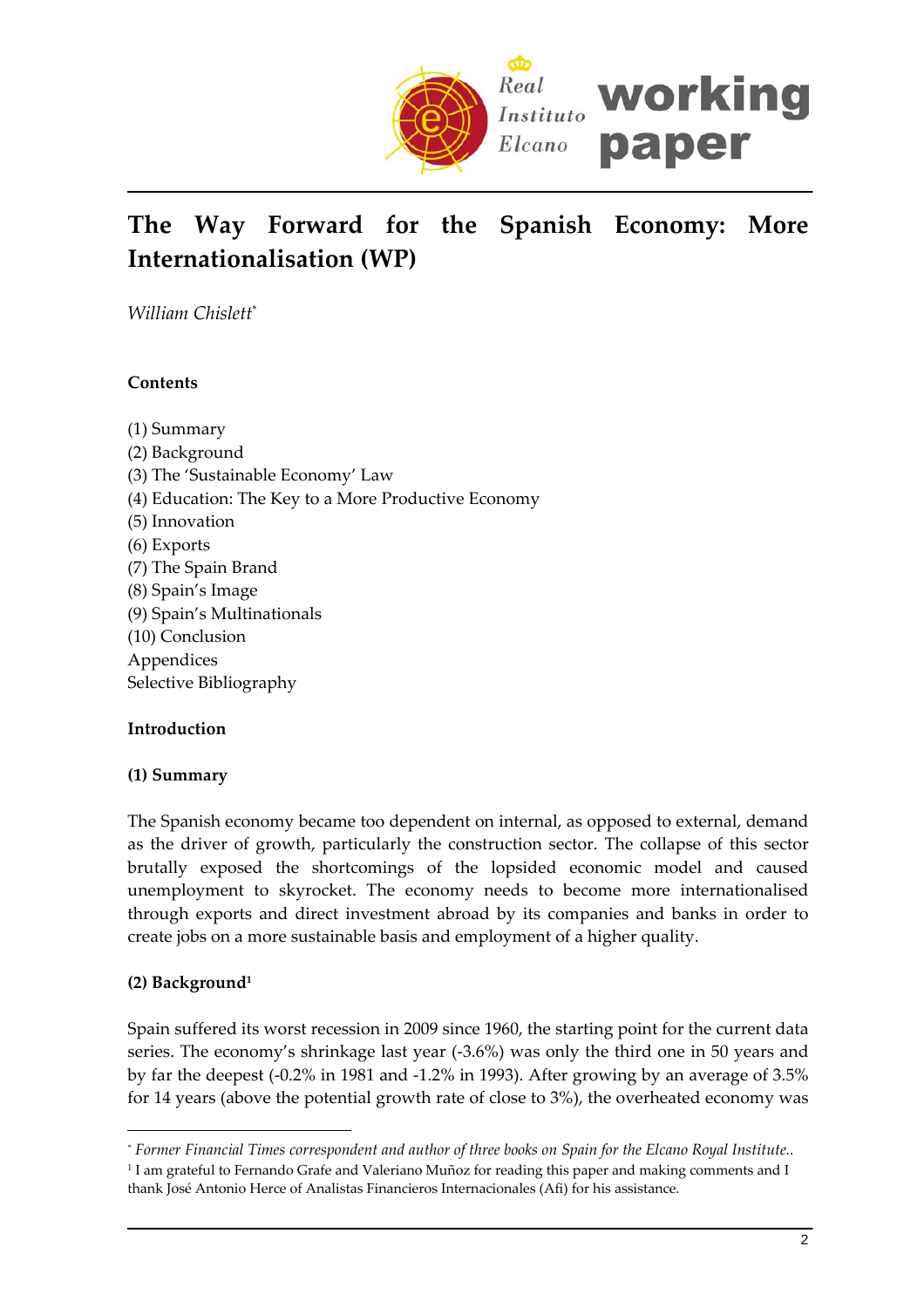

hard hit by the collapse of its over-sized property sector and the fallout from the global financial crisis, although only one of Spain's banks –Caja Castilla‐La Mancha (CCM), a tiny savings and loan institution– had to be rescued by the Bank of Spain (the central bank). Not a cent of Spanish taxpayers' money has been spent on bank bail‐outs (CCM was rescued by using accumulated deposit guarantee funds).

In 2007, the last year of 'normal' growth in Spain, investment in the construction sector accounted for 15.7% of GDP, compared with 9% in the US, Germany, France, the UK and Italy[.2](#page-2-0) The driving force was residential construction which at its peak accounted for 10% of GDP, compared with 6.5% of GDP in the US before its own housing market went under.

A labour‐intensive sector, construction created one in every five new jobs in Spain between 2000 and 2007. At the end of 2009, however, more than 781,000 construction workers had lost their jobs, and there were an estimated 800,000 new properties destined for sale that had not been sold (including many held by banks that received them in lieu of loan repayments from developers) and an unknown number of second‐hand properties. In boom times, Spain creates jobs at a faster pace than any other EU economy, but during a downturn they are destroyed at an equally brisk speed. Spain generated close to 12% of the Euro zone's GDP in 2009, but it accounted for more than one‐quarter of the zone's unemployed. The seasonally adjusted jobless rate reached a low of 7.9% in the second quarter of 2007 (1.76 million people) and then rose inexorably to close to 20% at the end of 2009, almost double the euro area rate (see Figure 1), while the fiscal balance over the same period moved from a surplus of 2.9% of GDP to a deficit of more than 10% and general government gross debt increased from 36.1% of GDP to 54%. In absolute terms, Spain has almost the same number of unemployed as France and Poland combined. The most worrying aspect is the youth unemployment rate (under 25's) of 44%. According to José Manuel Campa, the Secretary of State for the Economy, the overall jobless rate will not return to its pre‐crisis single figures rate until 2014 or 2015. The dramatic rise in unemployment put Spain in first place in the 'misery index' of Moody's, the credit rating agency (see Figure 2).

| Tigale 1. Scasonarry Aufusicu Onemproyment Rates (70) |               |               |  |  |  |  |
|-------------------------------------------------------|---------------|---------------|--|--|--|--|
|                                                       | November 2008 | November 2009 |  |  |  |  |
| France                                                | 8.3           | 10.0          |  |  |  |  |
| Germany                                               | 7.1           | 7.6           |  |  |  |  |
| Italy                                                 | 7.1           | 8.3           |  |  |  |  |
| Spain                                                 | 14.0          | 19.4          |  |  |  |  |
| Euro zone                                             | 8.0           | 10.0          |  |  |  |  |

|  |  | Figure 1. Seasonally Adjusted Unemployment Rates (%) |
|--|--|------------------------------------------------------|
|  |  |                                                      |

Source: Eurostat.

 $\overline{a}$ 

<span id="page-2-0"></span><sup>2</sup> See Miguel Boyer, 'Perspectivas económicas', *El País*, 23/X/2009.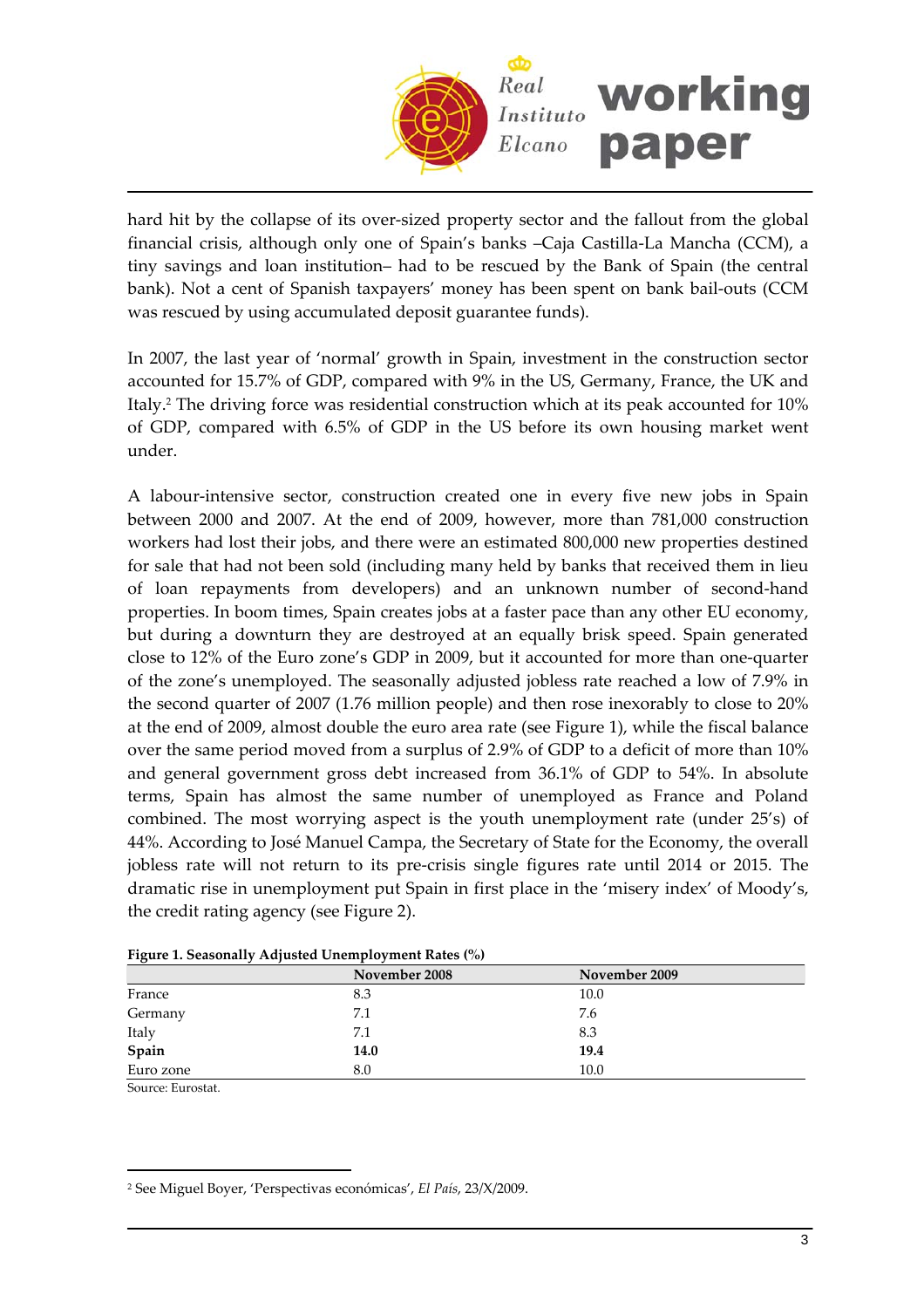

#### **Figure 2. Moody's 'Misery Index' (1)**

Fiscal Deficit (2010F) Unemployment Rate (2010F)



(1) The combination of the fiscal deficit and the unemployment rate. Source: Moody's.

 $\overline{a}$ 

For more than a decade, Spain's political class was happy to encourage the phenomenal growth of the property sector without giving thought to the bubble that was clearly being created or what would take its place after it burst. The boom started during the government of the right‐wing Popular Party (1996‐2004) and continued under the Socialists. For many economists it was, to borrow the title of a novel by Gabriel García Márquez, a chronicle of a death foretold. The only question was when the slump would happen; the global financial crisis was the trigger that hastened it. The number of housing starts in 2006 (865,561) was more than France, Germany, the UK and Italy combined (see Figure 3). The sector had a big knock-on impact on the rest of the economy. A one percentage point rise in construction demand produced a multiplier effect of almost double that on the country's overall output. Lots of jobs were created, but the reclassification of land by town halls for building purposes caused corruption to flourish.[3](#page-3-0)

<span id="page-3-0"></span><sup>&</sup>lt;sup>3</sup> A report in 2006 published by the Berlin-based Transparency International (TI) and written by Professor Manuel Villoria of the King Juan Carlos University in Madrid said town halls were becoming riddled with corruption as a result of building projects and an enormous amount of ʹblack moneyʹ was involved in the construction business, to the detriment of the tax collection efforts of the Finance Ministry. The total number of politicians at the national, regional and local levels under investigation on corruption charges during 2009 was around 800, according to press reports. Spain was ranked 32<sup>nd</sup> out of 180 countries in TI's 2009 corruption perceptions index, down from 28<sup>th</sup> in 2008. It scored 6.1 (6.5 in 2008) out of 10 compared with 7.1 in 2004, its best-ever result. The closer to 10, the cleaner the country.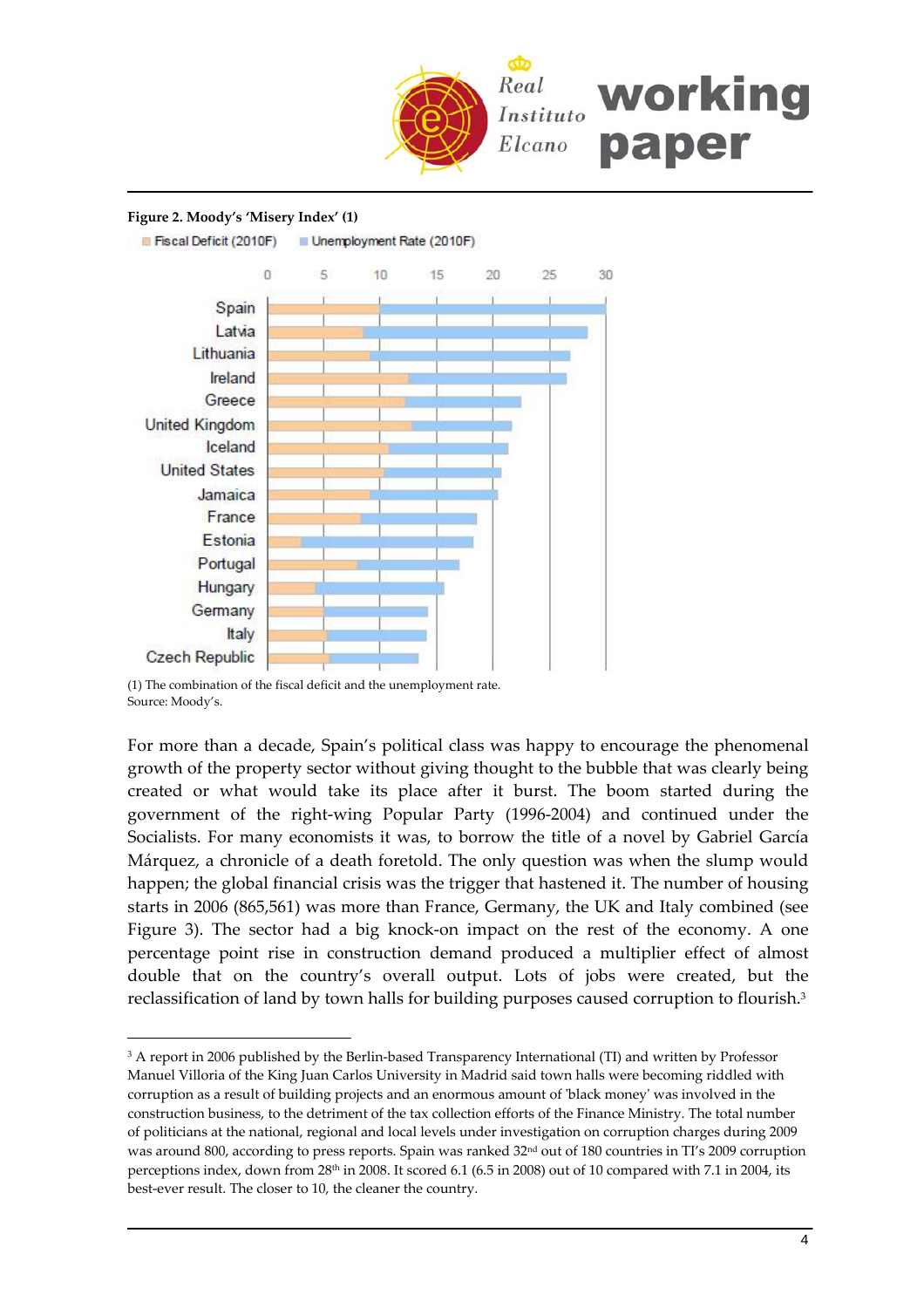

#### **Figure 3. Housing Starts, 2000‐09**

| <u>___</u><br>ັ<br>Year        | Number  |  |
|--------------------------------|---------|--|
| 2000                           | 535,668 |  |
| 2001                           | 502,583 |  |
| 2002                           | 524,181 |  |
| 2003                           | 636,332 |  |
| 2004                           | 687,051 |  |
| 2005                           | 724,652 |  |
| 2006                           | 865,561 |  |
| 2007                           | 651,427 |  |
| 2008                           | 264,795 |  |
| 2009(1)                        | 93,291  |  |
| $(4.5.77)$ $(1.4.0)$<br>$\sim$ |         |  |

(1) First 10 months. Source: Development Ministry.

The Organisation for Economic Co-operation and Development (OECD) cited nine factors that propelled Spain's property market. First and foremost, low nominal interest rates (negative or neutral in real terms) that came when Spain joined the euro and the corresponding improvement in financial terms in mortgage lending. Secondly, the 4.1 million rise in the population between 2000 and 2006, almost entirely as a result of the influx of immigrants. Third, increasing purchases of second homes by foreigners. Fourth, the baby boom came later in Spain than in most countries, so that the share of the population of household formation age is almost among the highest in Europe. Fifth, the steady increase in the female participation rate raised the number of two-income households, making purchases more affordable for couples. Sixth, the rise in disposable income stemming from the very long period of economic growth. Seventh, investment in alternative assets, such as housing, after the downturn in the stock market in 2001 and 2002. Eighth, the very favourable tax treatment of house purchases. And ninth, the very restrictive legal environment for house renting. There were good reasons for a building boom, but not to the extent that was reached. As a result, the economy, in the words of the International Monetary Fund (IMF) became 'lopsided' as it was too reliant on bricks and mortar. There is thus a pressing need to create a more sustainable economic model. This entails, among other things, a greater internationalisation of companies through exports and acquisitions of or mergers with companies abroad. Spain has made great advances on the globalisation road in the last 20 years, but still has a long way to go.

### **(3) The 'Sustainable Economy' Law**

The draft bill of the government's 'sustainable economy' law (some 200 pages), presented to parliament last December, aims to get the economy moving and lay the foundations for a more productive structure based, to a greater extent, on knowledge, high technology and green energy. The structure of the Spanish economy has changed considerably in the last three decades. Agriculture's share of GDP dropped from 10% in 1975 to less than 3% (see Figure 4). In 1960, 41% of the working population was employed in agriculture, 29%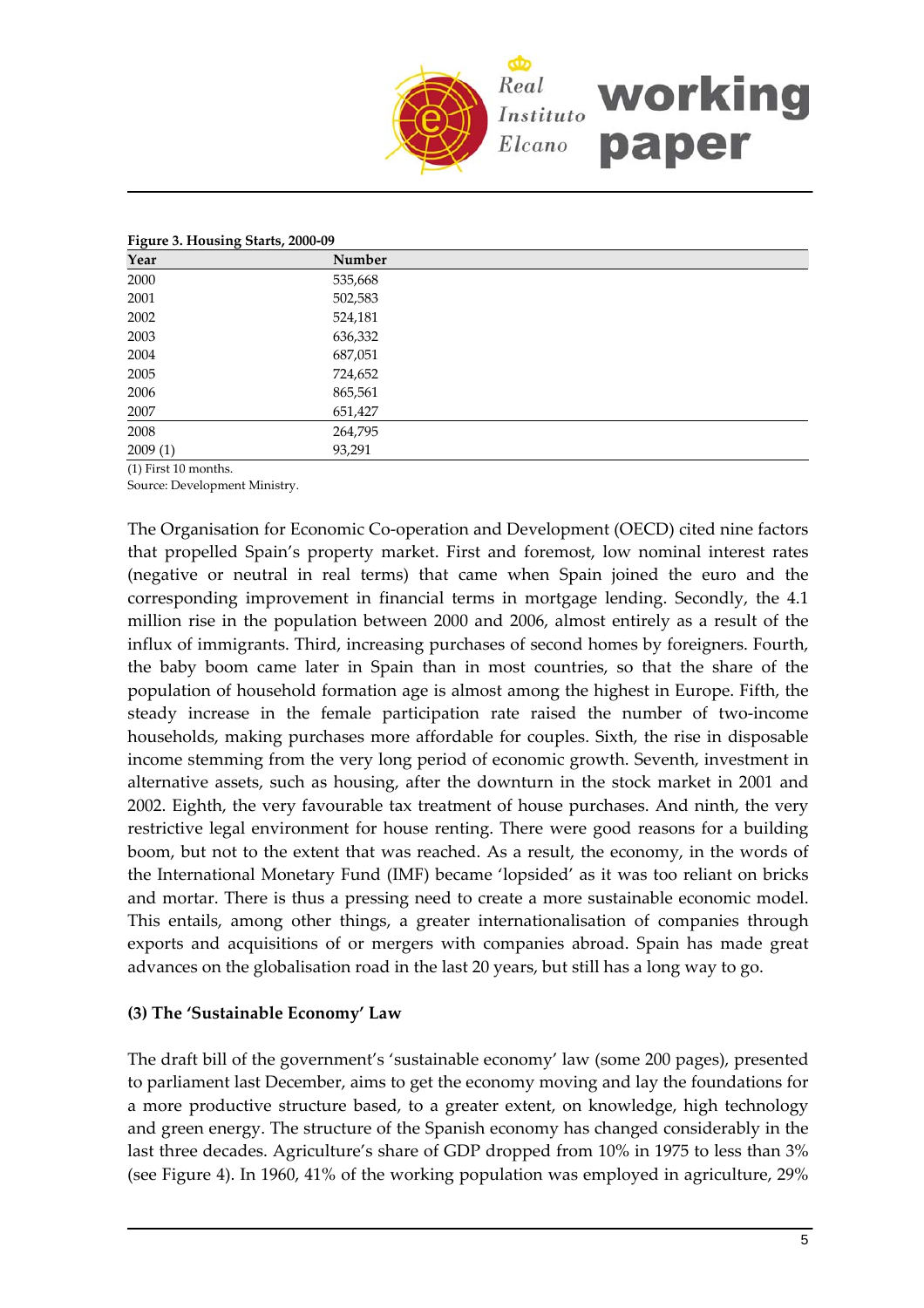

in 1970, 22% in 1975 and around 3% today. In its place, the economy became much more dependent on construction and tourism than the other big EU economies (in 2006 they generated close to one quarter of GDP) and these two sectors also became unhealthily intertwined. Too much of the productive structure was literally built on sand. Vast swathes of Spanish coastline have been ravaged by the building of apartment blocks and hotels in a bid to attract more and more mass tourism and homes for foreigners.<sup>[4](#page-5-0)</sup> The total number of foreign visitors who arrived in Spain in 2009 was 8.7% lower at 52 million, the lowest figure since 2003, and largely because of the arrival of fewer Germans and Britons, but its downturn was nowhere near as severe as that of the construction sector. In the long-term, however, it is far from certain that Spain can continue to attract such numbers as the sector has lost competitiveness and other countries which offer better price-quality are emerging, such as Turkey.

| $\overline{\phantom{a}}$ | <b>Primary sector</b> | Energy | Industry |      |      | <b>Construction Market Services Non-market Services</b> |
|--------------------------|-----------------------|--------|----------|------|------|---------------------------------------------------------|
| 1995                     | 4.5                   | 3.9    | 17.9     | 7.5  | 50.6 | 15.6                                                    |
| 2000                     | 4.3                   | 2.7    | 18.1     | 8.3  | 51.7 | 14.9                                                    |
| 2001                     | 4.2                   | 2.6    | 17.6     | 8.9  | 52.4 | 14.3                                                    |
| 2002                     | 4.0                   | 2.6    | 16.9     | 9.4  | 52.7 | 14.4                                                    |
| 2003                     | 3.9                   | 2.7    | 16.2     | 9.9  | 52.7 | 14.6                                                    |
| 2004                     | 3.6                   | 2.7    | 15.8     | 10.6 | 52.8 | 14.5                                                    |
| 2005                     | 3.2                   | 2.7    | 15.3     | 11.5 | 52.6 | 14.7                                                    |
| 2006                     | 2.8                   | 2.6    | 15.1     | 12.0 | 53.2 | 14.3                                                    |
| 2007                     | 2.7                   | 2.6    | 14.7     | 11.8 | 53.3 | 14.9                                                    |
| 2008                     | 2.6                   | 2.7    | 14.3     | 11.4 | 53.9 | 15.1                                                    |
| 2009E                    | 2.6                   | 2.5    | 12.6     | 10.8 | 55.4 | 16.1                                                    |

#### **Figure 4. Structure of Gross Domestic Product (%)**

 $\overline{a}$ 

Source: National Statistics Office (INE) and estimates by Analistas Internacinales Financieros (Afi).

The economy, as a whole, and not just tourism has lost competitiveness, particularly against the euro zone, which accounts for close to 60% of Spain's exports of goods and services. This is due to an inflation rate that in most years since Spain joined the single currency (in 1999) has been more than a percentage point above the zone's average and to lower productivity gains than other countries. Productivity growth in Spain has been sluggish over the last decade (around 0.5% on average).

In the 10 years since the Lisbon Strategy was launched by the European Council, Spain has made very little progress. The Strategy was a blueprint for turning Europe into the world's most competitive economy and was based on three pillars: (1) a knowledge-based economy, encouraging R&D; (2) employment, with the core target of improving employment rates; and (3) the environment, with the aim of reducing greenhouse gas emissions. Spain made considerable progress until 2008 in moving towards the target of 70% for the employment participation rate by 2010, but this was undone by the recession

<span id="page-5-0"></span><sup>4</sup> A major factor here was the fierce competition between regions and town halls to attract investment in the property sector and create more and more activity.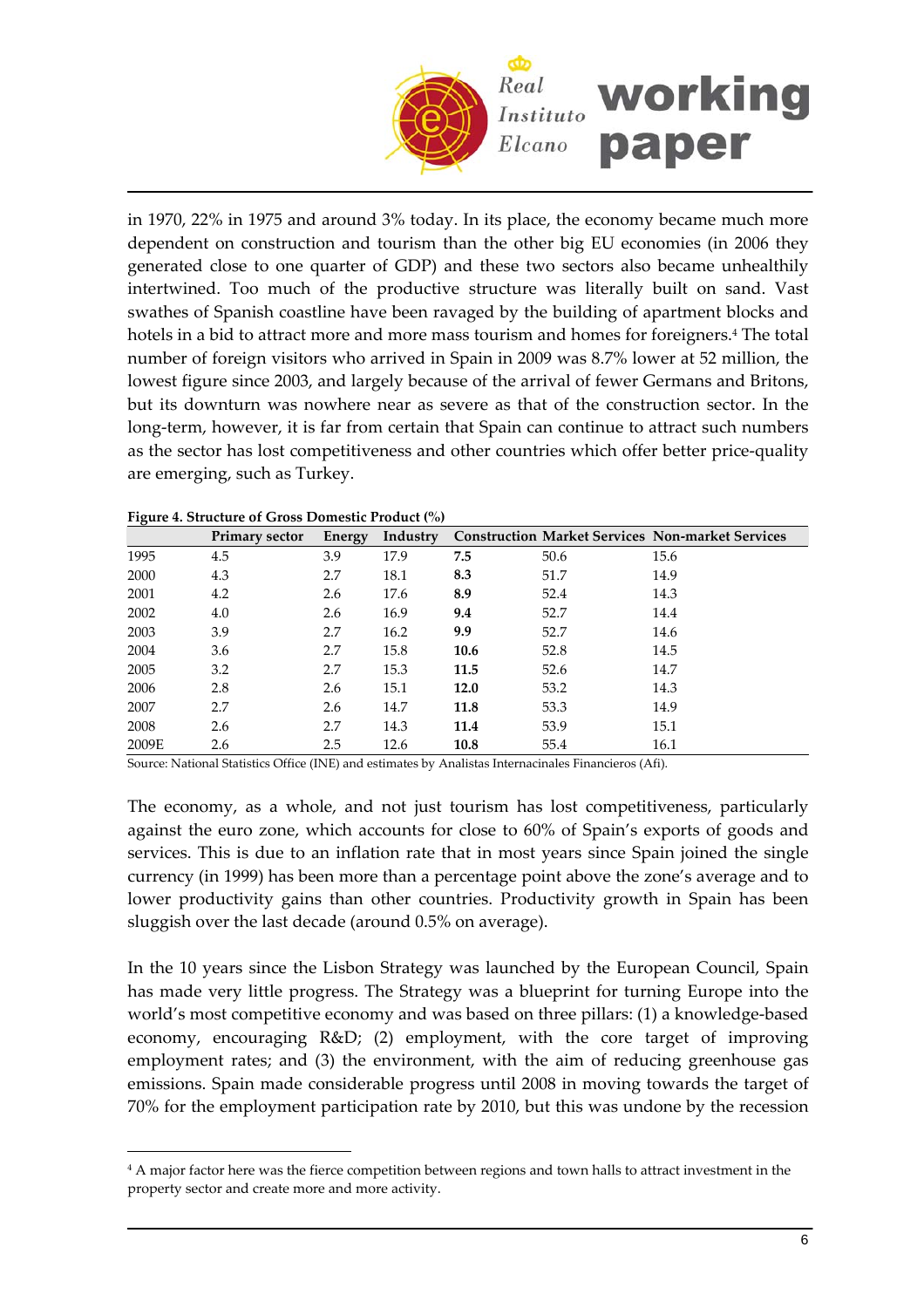

and the very fast rise in unemployment. At the end of 2009, 59.8% of the working population was employed, while R&D expenditure was less than half the target of 3% of GDP.

Spain has steadily declined in the World Economic Forum's (WEF) and the IMD's rankings, the two most serious studies measuring competitiveness on the basis of many indicators and facets (see Figures 5 and 6). It dropped from 28<sup>th</sup> place in 2006 to 33<sup>rd</sup> in 2009 in the WEF's ranking and from 31<sup>st</sup> to 39<sup>th</sup> in 2009 in the IMD's classification over the same period.

| ◡           |      |      | ັ    |      |  |
|-------------|------|------|------|------|--|
|             | 2009 | 2008 | 2007 | 2006 |  |
| Switzerland |      |      | ∍    |      |  |
| US          |      |      |      | n    |  |
| Singapore   | З    | h    |      | 5    |  |
| Sweden      | 4    |      |      |      |  |
| Denmark     | 5    |      |      |      |  |
| Finland     | 6    | n    | h    |      |  |
| Germany     |      |      | 5    |      |  |
| Japan       |      |      | 8    |      |  |
| Canada      | 9    | 10   | 13   | 16   |  |
| Netherlands | 10   | 8    | 10   | 9    |  |
| Spain       | 33   | 29   | 29   | 28   |  |

Source: World Economic Forum.

#### **Figure 6. IMD's Competitiveness Ranking: Top 10 and Spain, 2006‐09**

|             | 2009 | 2008 | 2007 | 2006 |  |
|-------------|------|------|------|------|--|
| US          |      |      |      |      |  |
| Hong Kong   |      |      |      |      |  |
| Singapore   | 3    |      |      |      |  |
| Switzerland | 4    | 4    | h    |      |  |
| Denmark     | 5    | h    | 5    | 5    |  |
| Sweden      | 6    |      | 9    | 14   |  |
| Australia   |      |      | 12   | 6    |  |
| Canada      |      |      | 10   |      |  |
| Finland     | 9    | 15   | 17   | 10   |  |
| Netherlands | 10   | 10   | 8    | 15   |  |
| Spain       | 39   | 33   | 30   | 31   |  |

Source: IMD.

## Spain's position in all four of IMD's categories deteriorated (see Figure 7).

| <u>.</u>                 |      |      |      |      |  |  |
|--------------------------|------|------|------|------|--|--|
|                          | 2009 | 2008 | 2007 | 2006 |  |  |
| Economic performance 46  |      | 30   |      |      |  |  |
| Government efficiency 43 |      | 34   | 29   | 34   |  |  |
| Business efficiency      | 45   | 40   | 33   | 36   |  |  |
| Infrastructure           |      | 30   | 29   | 26   |  |  |
| Source: IMD.             |      |      |      |      |  |  |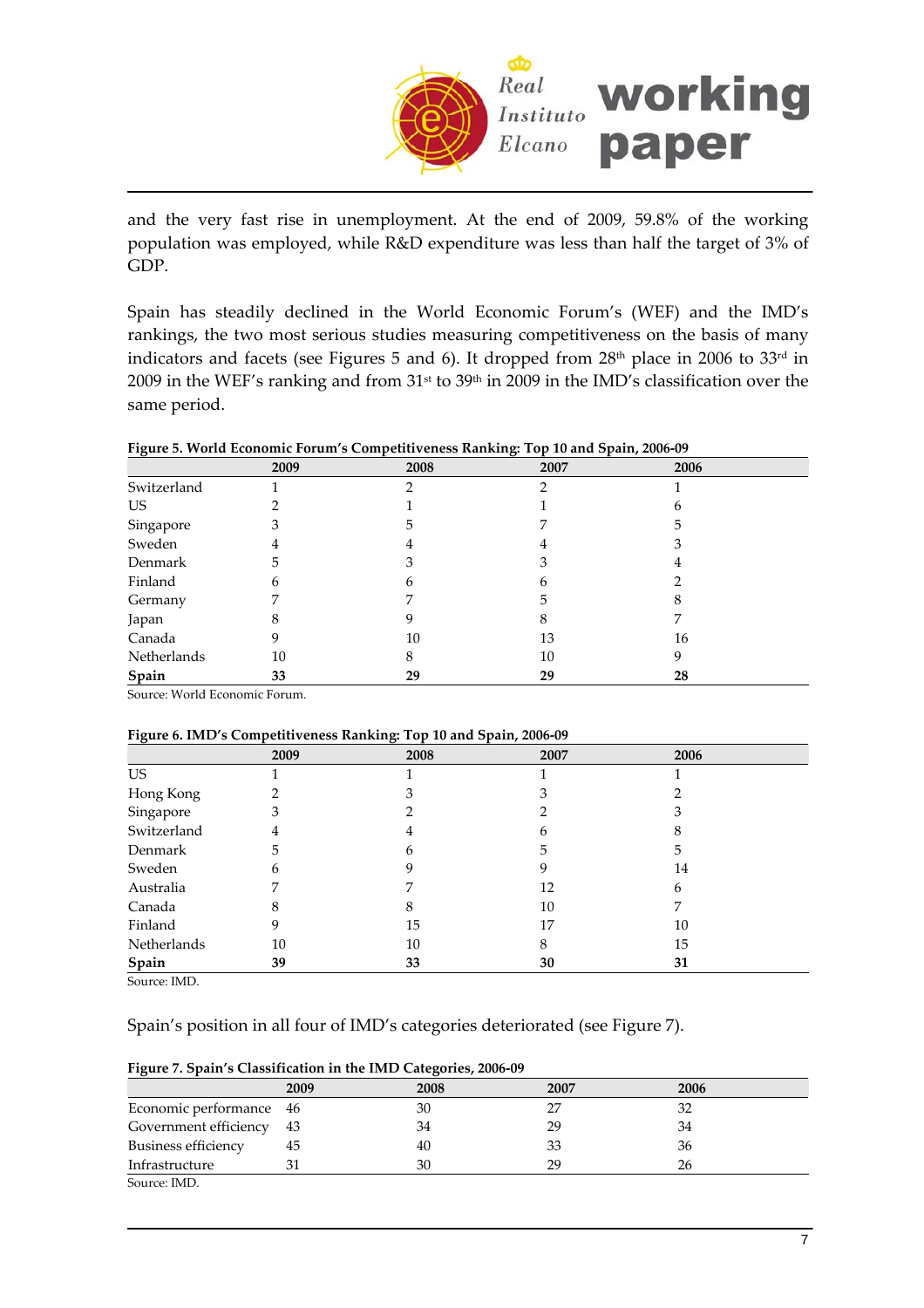

Another measure of competitiveness is the real effective exchange rate. Taking the year 2000 as 100, Spain's rate had appreciated by 2008 to 118 in terms of consumer inflation differentials and 127 in terms of unit labour costs.<sup>[5](#page-7-0)</sup> Both inflation and unit labour costs have increased in Spain at a faster pace that the country's main trade partners, and the euro strengthened against other currencies. Spain can do nothing about the euro, membership of which removes devaluation as a weapon to restore competitiveness, but it can do something about inflation and unit labour costs.

The OECD pointed out in its latest outlook (November 2009) that nominal wages in Spain in 2009 had not adjusted fully to labour market conditions, despite the steep rise in unemployment. The activation of indexation clauses, in line with the inflation rate recorded in 2008, caused nominal wages to grow faster in 2009 yet again than the euro area average and above the expected inflation rate (the harmonised index of consumer prices rose 4.1% in 2008 compared with an OECD forecast of ‐0.4% in 2009). After recording 3.75% growth in 2009, the OECD projected the pace of growth of real compensation per employee to decelerate to 1.75% in 2010, which would still be above productivity growth. 'This disconnection between wages and productivity developments is undermining the competitive position of the Spanish economy', the OECD stated. Spain's growth in wage costs between 2000 and 2008 was the highest of the large euro zone economies (see Figure 8).

| Tigure 0. STOWIN IN Earour Costs In the Euro Zone (average annual percentage) |           |         |  |  |  |
|-------------------------------------------------------------------------------|-----------|---------|--|--|--|
|                                                                               | 1995-2000 | 2000-08 |  |  |  |
| Finland                                                                       | 2.9       | 4.1     |  |  |  |
| France                                                                        | 2.6       | 3.4     |  |  |  |
| Germany                                                                       | 2.5       | 2.2     |  |  |  |
| Italy                                                                         | 1.8       | 3.5     |  |  |  |
| Spain                                                                         | 4.4       | 4.7     |  |  |  |
| Pro memoria: US                                                               | 2.8       | 3.7     |  |  |  |

|  |  |  | Figure 8. Growth in Labour Costs in the Euro Zone (average annual percentage) |  |
|--|--|--|-------------------------------------------------------------------------------|--|
|  |  |  |                                                                               |  |
|  |  |  |                                                                               |  |

Source: IWD, Cologne.

Among the 'sustainable economy' law's measures are:

- A  $\epsilon$ 20 billion fund (2% of GDP) to finance projects in 'sustainable tourism', energy efficiency improvements, biotechnology, aerospace and health, and to provide cash and guarantees to credit‐starved companies.
- Creation of companies in a maximum of five days compared with the current estimated average of 47 days and an OECD average of 13 days.
- Public administrations will make their payments within 60 days. Small companies, unable to obtain loans because of the credit crunch, have been going out of business because of late or non-payment by administrations, particularly town halls whose revenues have plummeted because of the property market slump.

 $\overline{a}$ 

<span id="page-7-0"></span><sup>5</sup> See Guillermo de la Dehesa (2009).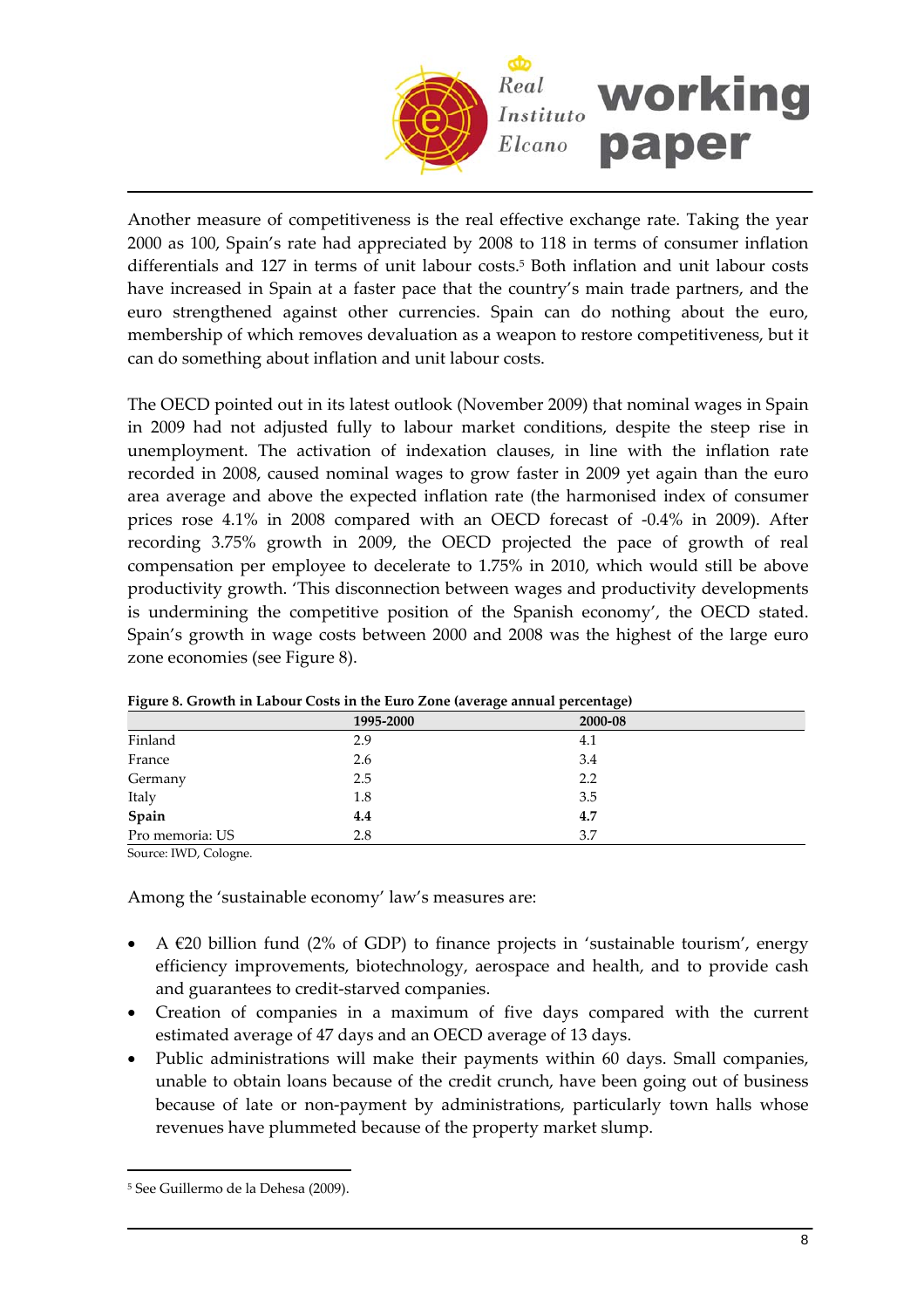

- Tax deduction for restoring homes in certain conditions.
- A shorter working week based on the German model when employment levels need to be adjusted.

In the opinion of many economists, the law is a hotchpotch of measures and good intentions and represents a very timid first step. It is nowhere near sufficient to create a more sustainable economic model or make the economy more competitive and productive. Mauro Guillén, a professor at Wharton business school in the US, calls the law a 'drop in the ocean', while Mariano Rajoy, the leader of the Popular Party (PP) described it as 'a luminous sign on an empty plot'.

The measures do nothing to improve Spain's ailing education system, the cornerstone of a more productive economic structure. The two main political parties have failed to reach agreement on how to resolve the crisis in education –a consensus is needed– and in the event that they did it would take at least a decade before any improvements were noted and played a positive role in creating a more knowledge‐based economic model. The law also does not tackle the re-training of the unemployed and lacks a clear focus.<sup>[6](#page-8-0)</sup>

## **(4) Education: The Key to a More Productive Economy**

 $\overline{a}$ 

Spain's education system, in the 35 years since the death of General Franco, has become one of the most equitable among industrialised countries, but it has major shortcomings. It should not be forgotten, however, that basic secondary education only became compulsory and free 27 years ago. The problems include:

• Almost one in three people between the ages of 18 and 24 in 2007 (the latest year available) are early school leavers as they did not complete their basic education.[7](#page-8-1) This is twice the EU average. The trend is improving because young people, who abandoned their studies for a job (often in the construction sector or tourism) which they have now lost, are completing their education and those at school see no prospect of finding employment and so are continuing their education.

<span id="page-8-0"></span><sup>6</sup> Most of the €36.5 billion spent on unemployment benefits in 2009 was not tied to recipients having to participate in training courses. The monthly subsidy of €420 introduced last summer for those whose benefits had expired is, however, tightly tied to attending courses. The government estimated that 600,000 people would receive this subsidy. It is understood that less than half of this number (260,000 in November 2009) are receiving it as the rest apparently find it more convenient to continue jobs they have found in the submerged economy.

<span id="page-8-1"></span><sup>7</sup> Early school leaving refers to non‐participation in school before reaching the school leaving age or before completing a certain number of years of post‐primary education, whichever is later. In the UK, a more specific definition of early school leavers is those who leave the education system without a minimum of five passes in the Leaving Certificate or equivalent qualification.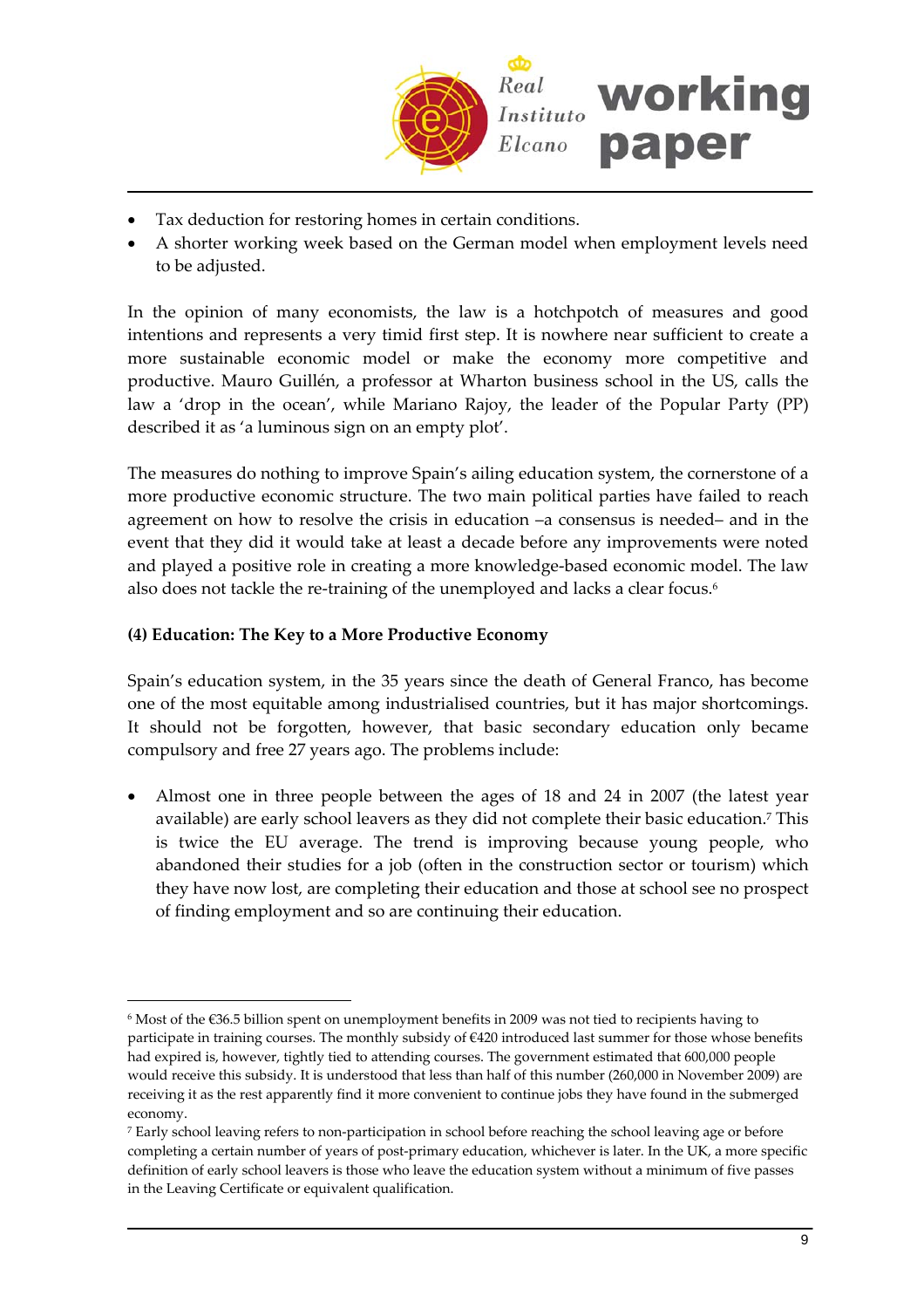

- Spain scores badly in the PISA tests for 15‐year olds on reading, mathematical and scientific literacy conducted by the Paris-based Organisation for Economic Cooperation and Development (OECD).
- The vocational training system is adequate, but the offer is insufficient and particularly so in the current crisis.
- Between 25% and 35% of students, depending on the university, drop out before graduation and only around one‐third complete their studies on time.
- No Spanish university is in the top 150 of the *Times Higher Education Supplement* ranking or in that of Shanghai's Jiao Tong University.

On the positive side, since 2007 Spain has had more adults with an educational attainment above that of compulsory secondary education (known in Spain as ESO) than below it. The respective figures are 51% and 49% (see Figure 9). Ten years ago, the proportion of adults that had only completed ESO (12‐16 year olds) and had not studied further was 11 pp lower at 69% (see Figure 10). However, only Mexico, Portugal and Turkey have lower levels than Spain among OECD countries. Nevertheless, given that secondary education has only been compulsory and free in Spain for 27 years, compared with more than 100 years in some countries, the progress made is a noteworthy achievement.

| rigure 9. Equicational Attainment of Aquit ropulation (1) in Selected Countries (76 of total) |             |                             |                 |  |  |  |
|-----------------------------------------------------------------------------------------------|-------------|-----------------------------|-----------------|--|--|--|
|                                                                                               | Below upper | Upper secondary and         | <b>Tertiary</b> |  |  |  |
|                                                                                               | secondary   | post-secondary non-tertiary |                 |  |  |  |
| US.                                                                                           | 12          | 48                          | 40              |  |  |  |
| UK                                                                                            | 14          | 54                          | 32              |  |  |  |
| Germany                                                                                       | 16          | 60                          | 24              |  |  |  |
| Finland                                                                                       | 19          | 44                          | 36              |  |  |  |
| OECD average                                                                                  | 31          | 42                          | 27              |  |  |  |
| France                                                                                        | 31          | 42                          | 27              |  |  |  |
| Italy                                                                                         | 47          | 39                          | 13              |  |  |  |
| Spain                                                                                         | 49          | 22                          | 29              |  |  |  |
| Turkey                                                                                        | 71          | 18                          | 11              |  |  |  |

**Figure 9. Educational Attainment of Adult Population (1) in Selected Countries (% of total)**

(1) Aged 24‐64 years and figures for 2007, the latest year.

Source: Education at a Glance 2009, OECD.

| Figure 10. Below Upper Secondary Education Trends, 1997-2007 (% of total) |  |  |  |
|---------------------------------------------------------------------------|--|--|--|
|                                                                           |  |  |  |
|                                                                           |  |  |  |
|                                                                           |  |  |  |

| $-5-0$<br>--- - -<br><br>$= 1000$ |       |      |  |  |  |
|-----------------------------------|-------|------|--|--|--|
|                                   | 1997  | 2007 |  |  |  |
| US                                | 14    | 12   |  |  |  |
| $\ensuremath{\text{UK}}\xspace$   | 41    | 32   |  |  |  |
| Germany                           | 17    | 16   |  |  |  |
| Finland                           | 32    | 19   |  |  |  |
| OECD average                      | 37    | 30   |  |  |  |
| France                            | 41    | 31   |  |  |  |
| Italy                             | 59(1) | 48   |  |  |  |
| Spain                             | 69    | 49   |  |  |  |
| Turkey                            | 79    | 71   |  |  |  |

(1) Figure for 1998. No figure available for 1997.

Source: Education at a Glance 2009, OECD.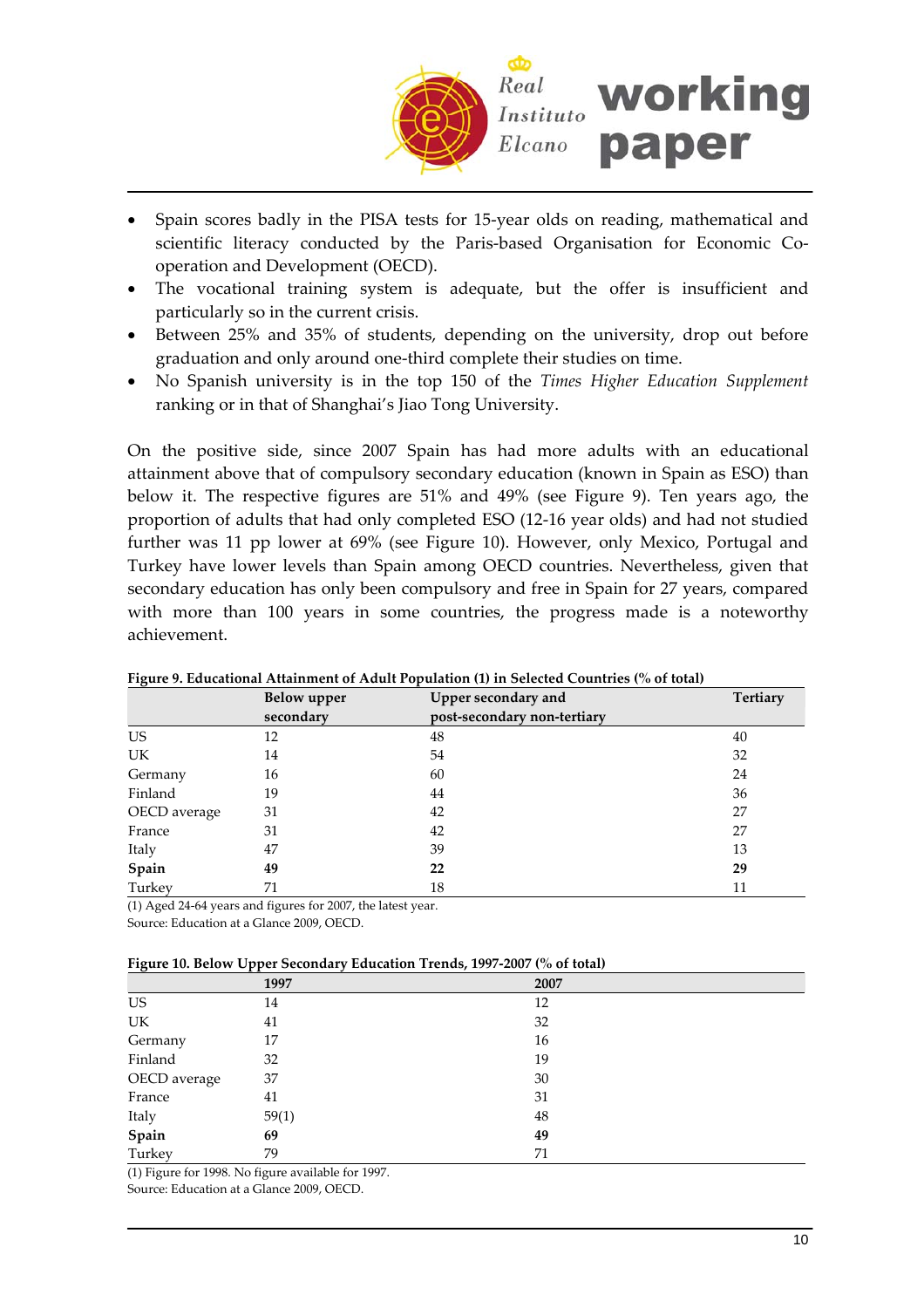

Spain is only one of two EU countries (the other is Germany) where the proportion of the population aged between 20 and 24 that has upper secondary education has declined (from 66% in 2000 to 61% in 2007, well below the EU averages in both years). The Czech Republic, which joined the EU in 2004, is ranked first and Portugal last (see Figure 11).

| ັ              | . .  |      |
|----------------|------|------|
|                | 2007 | 2000 |
| Czech Republic | 91.8 | 91.2 |
| Poland         | 91.6 | 88.8 |
| Finland        | 86.5 | 87.7 |
| France         | 82.4 | 81.6 |
| UK             | 78.1 | 76.7 |
| <b>EU-27</b>   | 78.1 | 76.6 |
| Italy          | 76.3 | 69.4 |
| Germany        | 72.5 | 74.7 |
| Spain          | 61.1 | 66.0 |
| Portugal       | 53.4 | 43.2 |
|                |      |      |

| Figure 11. Youth Education Attainment Level in the EU, Selected Countries (1) |  |  |  |
|-------------------------------------------------------------------------------|--|--|--|
|-------------------------------------------------------------------------------|--|--|--|

(1) % of people aged between 20 and 24 with the equivalent of at least upper secondary education. Source: Eurostat.

The influx of poorly-educated immigrants over the past decade, most of them under the age of 30, is not the main reason for the decline in the upper secondary education attainment level, nor is the relatively low level of public spending on education (see Figure 12). Spain spends 4.3% of its GDP on education, not much less than Germany's 4.5%, and yet Germany's PISA results and attainment level, for example, are considerably better. This suggests that the solution is much deeper than simply throwing money at the problem.

|         | ັ     |      |  |
|---------|-------|------|--|
|         | 20071 | 2000 |  |
| Denmark | 8.3   | 8.29 |  |
| Sweden  | 7.1   | 7.21 |  |
| France  | 5.7   | 6.03 |  |
| UK      | 5.5   | 4.46 |  |
| Poland  | 5.5   | 4.89 |  |
| Germany | 4.5   | 4.55 |  |
| Italy   | 4.4   | 4.46 |  |
| Spain   | 4.2   | 4.28 |  |

**Figure 12. Public Spending on Education (% of GDP), Selected EU Countries**

(1) Provisional data.

Source: World Development Indicators, 2009, World Bank.

Even in 2000, when foreigners' share of Spain's population was only 2.3%, compared with 10% in 2007, Spain's attainment level was still the second lowest after Portugal. And whereas Portugal improved by 10 pp between 2000 and 2007 (from a very low level), Spain's dropped by five points. All but one of the central and eastern European countries (Rumania) that joined the EU in 2004 and 2007 have education attainment levels above the EU‐27 average.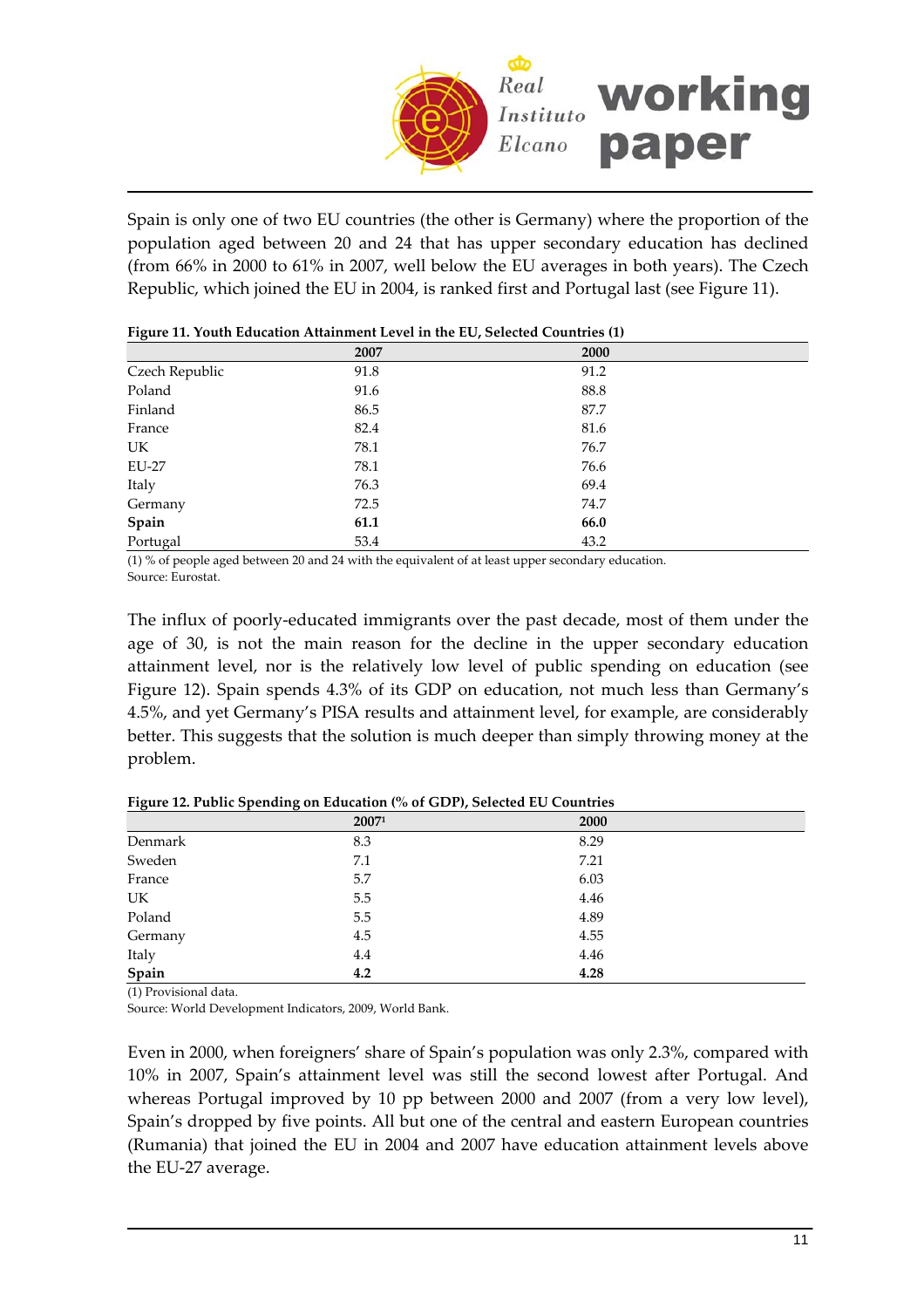

Spain's performs badly in the tests conducted by the Programme for International Student Assessment (PISA). It is below the OECD average in all three categories (see Figure 13). Fewer than 5% of 15-year olds were top performers in the latest assessment (2006) compared with more than 13% in countries such as Canada, Finland, the Netherlands and the UK. In reading, only 1.8% of 15‐year‐olds in Spain reached the top performers for reading, the lowest percentage in the 30 OECD countries apart from Mexico (0.6%).

| Tigale 19. mean beate and I creenage of Top Eevel 9 Femanneis in ocience, reading and mathematics |                        |                        |                            |  |  |  |
|---------------------------------------------------------------------------------------------------|------------------------|------------------------|----------------------------|--|--|--|
|                                                                                                   | Science mean score (1) | Reading mean score (2) | Mathematics mean score (3) |  |  |  |
| Finland                                                                                           | 563 (17.0%)            | 547 (16.7%)            | 548 (18.1%)                |  |  |  |
| France                                                                                            | 495 (7.2%)             | 488 (7.3%)             | 496 (9.9%)                 |  |  |  |
| Germany                                                                                           | 516 (10.0%)            | 495 (9.9%)             | 504 (11.0%)                |  |  |  |
| Italy                                                                                             | 475 (4.2%)             | $469(5.2\%)$           | $462(5.0\%)$               |  |  |  |
| Poland                                                                                            | 498 (6.1%)             | 508 (11.6%)            | 495 $(8.6\%)$              |  |  |  |
| Spain                                                                                             | 488 (4.5%)             | 461 $(1.8\%)$          | 480 $(6.1\%)$              |  |  |  |
| UK                                                                                                | 515 (10.9%)            | 495 (9.0%)             | 495 (8.7%)                 |  |  |  |
| OECD average                                                                                      | 500 (7.7%)             | 492 (8.6%)             | 498 (10.0%)                |  |  |  |
|                                                                                                   |                        |                        |                            |  |  |  |

|  |  |  | Figure 13. Mean Score and Percentage of Top Level 5 Performers in Science, Reading and Mathematics |  |  |  |
|--|--|--|----------------------------------------------------------------------------------------------------|--|--|--|
|  |  |  |                                                                                                    |  |  |  |
|  |  |  |                                                                                                    |  |  |  |
|  |  |  |                                                                                                    |  |  |  |

(1) Level 5 top performers: from 633.33 to 707.93 points.

(2) Level 5 top performers: above 625.61 points.

(3) Level 5 top performers: from 606.99 to 669.30 points. The respective percentages for level 5 top performers for each country are in brackets.

Source: High Performers in Science in PISA 2006, OECD.

Ángel Gabilondo, the Education Minister, has suggested that Spain's school leaving age should be raised from 16 to 18 as a way to reduce the country's very high early schoolleaver rate, which at 31% is double the EU‐27's average (see Figure 14). The EU countries where 18 is the legal school leaving age are Belgium, the Netherlands, Germany, Poland and Hungary. The UK is considering introducing the change by 2013. All of these countries have substantially lower rates of early school leavers than Spain.

| Country                   | Rate $(\% )$ |  |
|---------------------------|--------------|--|
| Portugal                  | 36.3         |  |
| Spain                     | 31.0         |  |
| Italy                     | 19.3         |  |
| <b>EU-27</b>              | 14.8         |  |
| France                    | 12.7         |  |
| Germany                   | 12.7         |  |
| Finland                   | 7.0          |  |
| Poland                    | 5.0          |  |
| $\sim$ $\sim$ $\sim$<br>. |              |  |

**Figure 14. Early School Leaving Rates in Selected EU Countries (% of population aged 18‐24)**

Source: Eurostat.

It is well known that young people who leave education without recognised qualifications are at a disadvantage in the labour market and are at increased risk of poverty and social exclusion. This is borne out by the latest figures which show that employment among Spain's low-qualified workers dropped by more than 11% between March 2008 and March 2009 compared with an EU‐27 average fall of only 5% (see Figure 15).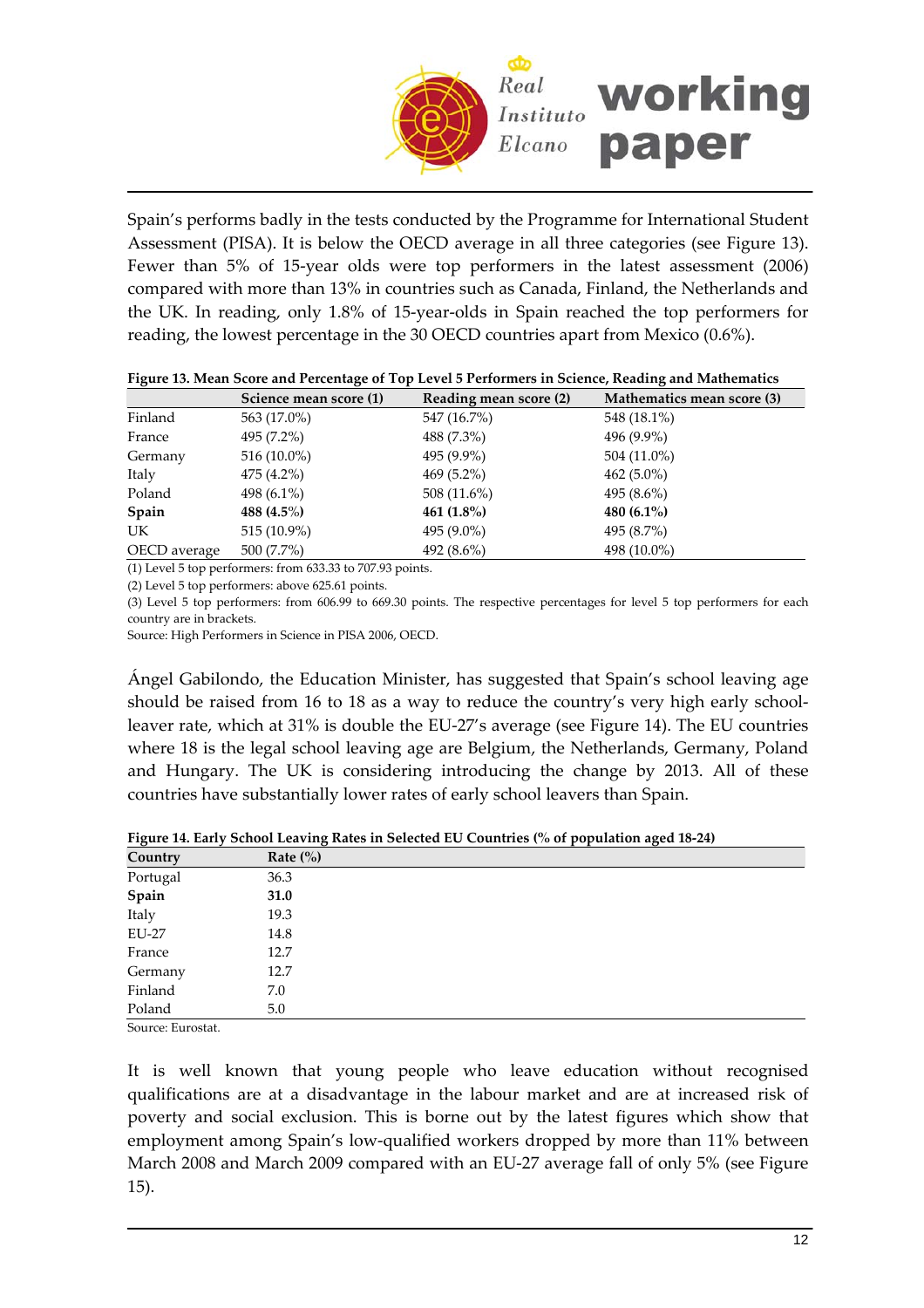

| Figure 15. Changes in Employment by Education Levels |               |                  |                  |  |  |
|------------------------------------------------------|---------------|------------------|------------------|--|--|
|                                                      | Low qualified | Medium qualified | Highly qualified |  |  |
| France                                               | $-3.1$        | $-2.6$           | 5.1              |  |  |
| Germany                                              | $-2.3$        | $-1.2$           | 5.9              |  |  |
| Italy                                                | $-4.6$        | 0.3              | 0.2              |  |  |
| Spain                                                | $-11.6$       | $-5.9$           | $-2.6$           |  |  |
| UK                                                   | $-6.9$        | $-4.2$           | 3.3              |  |  |
| EU-27                                                | $-4.9$        | $-2.6$           | 3.0              |  |  |

Source: Eurostat.

 $\overline{a}$ 

At the higher education level, Spain has more universities (77, 50 of them state) than other countries with a similar size population, but only 11 of them are classified among the world's 500 best. Considerable social prestige is still attached to going to university instead of vocational training, although the job prospects and income earned by the latter are increasingly much better than those of graduates, particularly if their degree is in the arts. Spain, today, has roughly twice as many students at university (1.4 million) than people employed in agriculture, reflecting the phenomenal growth in universities as much as the demise of the farming sector. Spain produces more university graduates as a percentage of its total population than Germany, France and the UK. The cost of going to university in Spain is very low (the fees are estimated to cover less than 12.5% of the cost), regardless of the income level of students' parents. Around one‐third of students drop out, another third finish their degree two years or more later and the rest graduate on time.<sup>[8](#page-12-0)</sup>

This inefficient system continues in the dual and segmented labour market, where young adults, on average better qualified than their parents, tend to have temporary contracts and so their employers are not motivated to provide them with continuous training, while older, often less qualified employees are on permanent contracts whose firing costs are 25% higher than the European average.[9](#page-12-1) The result is that many young university graduates are on temporary contracts for which they are over-qualified (and frustrated), as a university degree is not needed, while the vocational system does not produce enough people for these jobs. Moreover, salaries are determined by the previous year's inflation and not by productivity, as in many countries' wage bargaining systems, which means there is little incentive to be more productive.

The glowing exception in the weak education system are the three leading business schools, which are in a league of their own and have played a significant role in

<span id="page-12-0"></span><sup>8</sup> The defects and imbalances in the education system are very well explained in Guillermo de la Dehesa, 'Como Modificar la Estructura Productiva Española', *El País*, 27/XII/2009.

<span id="page-12-1"></span><sup>9</sup> Reforms in the 1980s addressed the rigidities stemming from the employment protection legislation of the Franco dictatorship by introducing fixed-term contracts with no or low firing costs. Their number soared because employers used them as a way to get round the constraints on firing workers on permanent contracts. The proportion of total employees on temporary contracts reached 35% in 2007 (more than double the EU average) and dropped to 25% in the third quarter of 2009, almost all of it through job losses. These workers have borne the brunt of the massive destruction of jobs in Spain.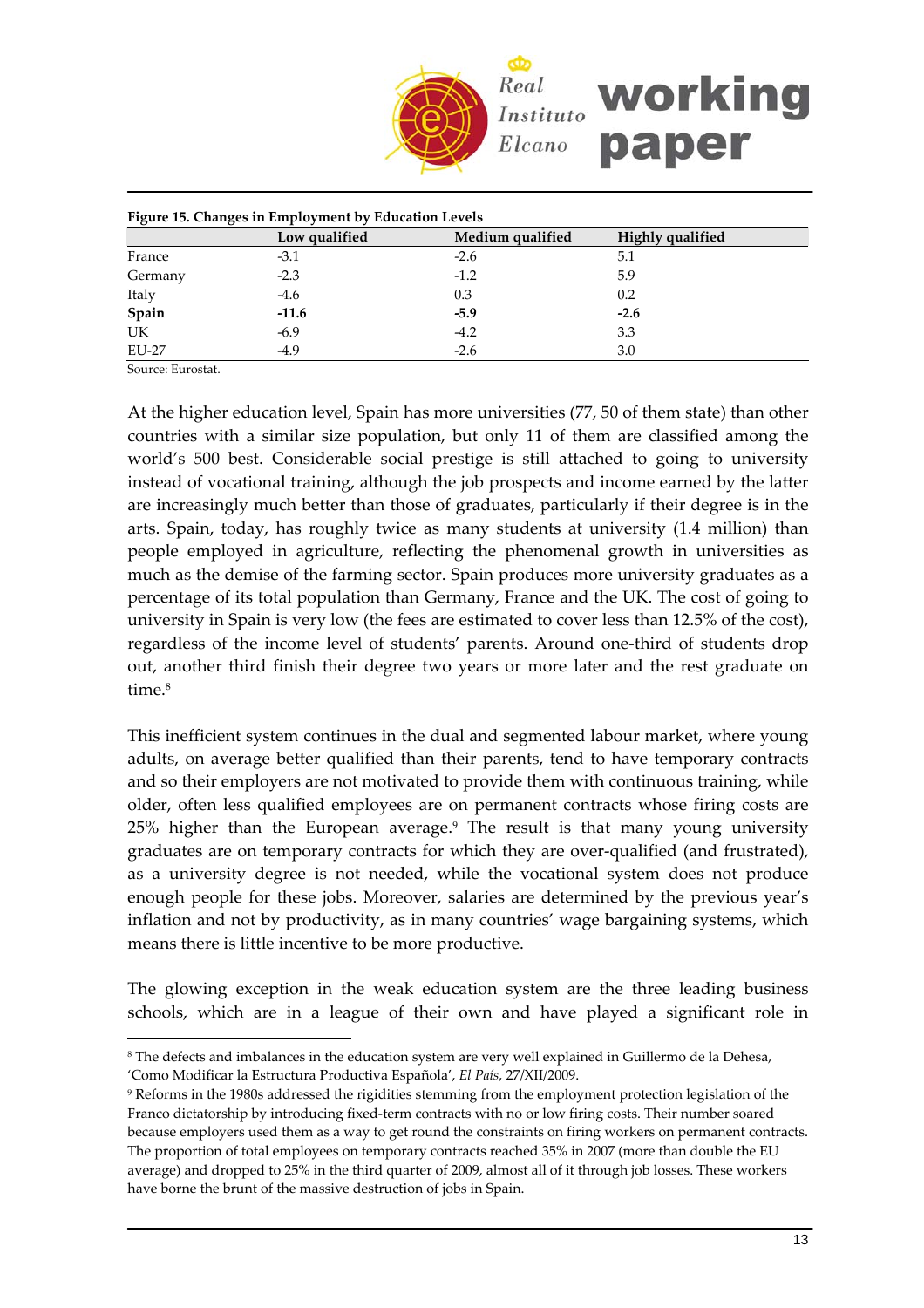

producing the executives required for the expansion of companies abroad. All three are in the top 10 of the latest ranking of the *Financial Times* European Business Schools, and two of them are classified higher than in 2008 (see Figure 16). IE Business school is ranked  $5<sup>th</sup>$  $(4<sup>th</sup>$  in 2008), Iese 6<sup>th</sup> (7<sup>th</sup> in 2008) and Esade 8<sup>th</sup> (11<sup>th</sup> in 2008).

| Figure 16. The Top 10 Graduate Business Schools in Europe (1) |
|---------------------------------------------------------------|
|---------------------------------------------------------------|

| <b>Rank 2009</b>                                            |
|-------------------------------------------------------------|
| 1. HEC Paris (1st)                                          |
| 2. London Business School (2nd)                             |
| 3. Insead (3rd)                                             |
| 4. IMD $(4th)$                                              |
| 5. IE Business School (4th)                                 |
| 6. Iese Business School (7th)                               |
| 7. Rotterdam School of Management, Erasmus University (8th) |
| 8. EM Lyon Business School                                  |
| 8. Esade Business School (11th)                             |
| 10. Vlerick Leuven Gent Management School (10th)            |
| $(1)$ Out of 70; 2008 rank in brackets.                     |
| Source: Financial Times.                                    |
|                                                             |

## **(5) Innovation**

The famous comment by the philosopher Miguel de Unamuno (1864‐1936), 'Let them invent! The electric bulb illuminates here as much as where it was invented', has haunted many governments in Spain, a country which has long lagged behind in R&D expenditure. Spain's R&D spending represents 1.35% of GDP compared with an EU‐27 average of 1.9% and way below the best countries (see Figure 17). Spaniards spend much more on gambling and lotteries every year than on R&D. Spending on R&D has been rising at a quicker pace in the last few years than many other countries, as it needs to do, but the government's target of 2% by 2010, under the *Ingenio Plan,* will not be met.

| $\sim$ $\sim$  | % of GDP 1999 | % of GDP 2008 (1) |
|----------------|---------------|-------------------|
| Finland        | 3.16          | 3.72              |
| Germany        | 2.40          | 2.63              |
| France         | 2.16          | 2.02              |
| EU-27          | 1.83          | 1.90              |
| UK.            | 1.82          | 1.88              |
| Netherlands    | 1.96          | 1.63              |
| Czech Republic | 1.14          | 1.47              |
| Spain          | 0.86          | 1.35              |
| Italy          | 1.02          | 1.18              |
| Hungary        | 0.67          | 1.00              |

### **Figure 17. R&D Spending (% of GDP), Selected EU Countries**

(1) 2008 estimates or provisional figures.

Source: Eurostat.

The country also has a very low number of patents per one million inhabitants, as registered with the European Office of Patents. On the basis of the trend between 1995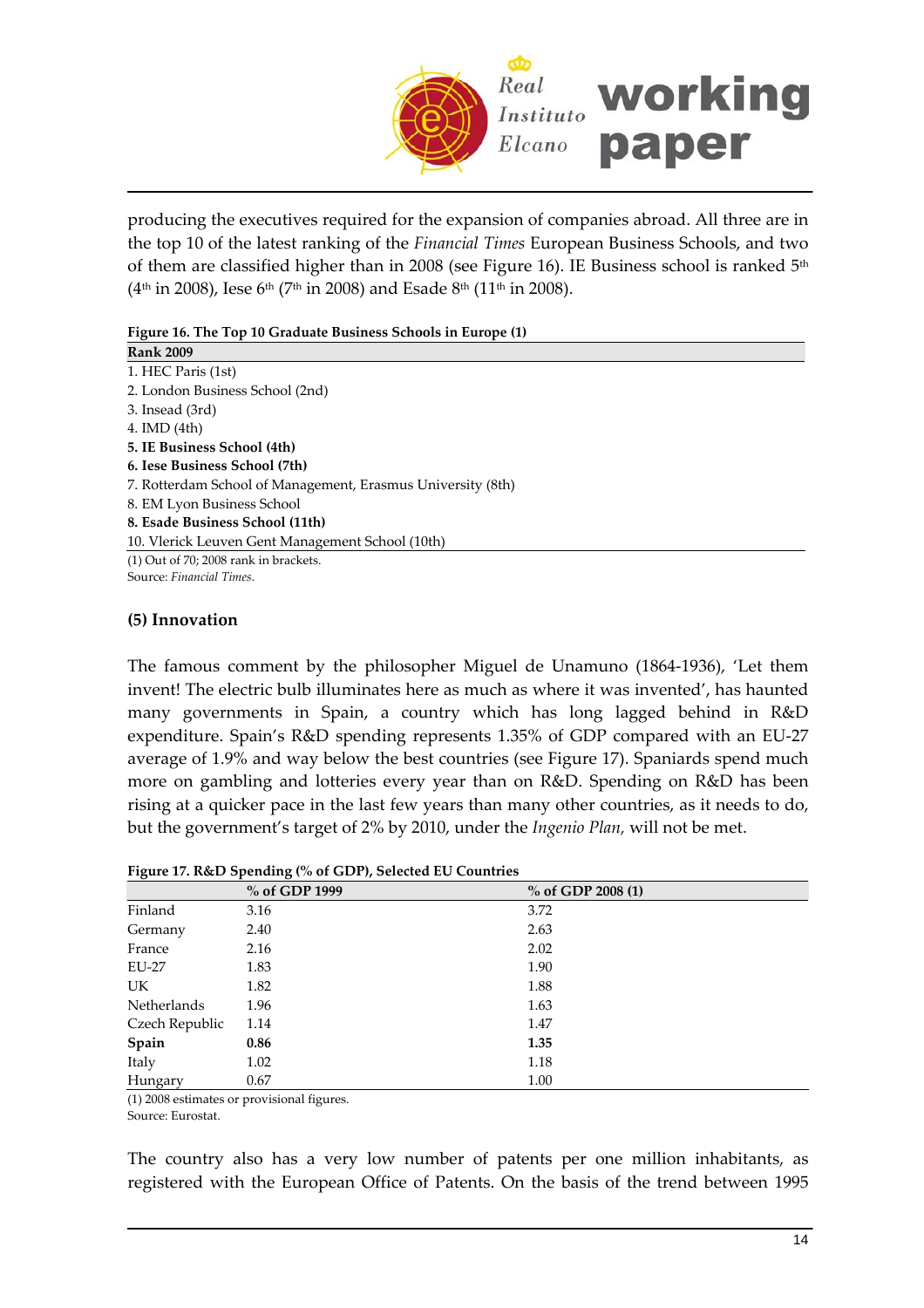

and 2005, a relatively dynamic period, Spain would reach the UK's current level in 100 years, France's in 150 years and Germany's in 300 years.[10](#page-14-0) Spain is ranked very low in innovation rankings:  $39<sup>th</sup>$  in that of the World Economic Forum (see Figure 18) and  $16<sup>th</sup>$ out of 17 countries in that by the German Institute for Economic Research (see Figure 19). The rankings are based on indicators such as the quality of education and vocational training and the level of R&D. It is striking that the last Spaniard to win a Nobel Prize for science was Severo Ochoa in 1959, although by then he was an American citizen after working for many years in the US. Before him, it was Santiago Ramón y Cajal in 1906. According to the latest figures from Eurostat, Spanish companies are ranked last in the league table of launching new products. Overall, 18% of companies launched new products in 2006 compared with an EU‐27 average of 32.4% and way below the leaders (see Figure 20).

#### **Figure 18. Innovation Ranking**

| 1. US          | 8. Germany      | 15. Austria   |  |
|----------------|-----------------|---------------|--|
| 2. Finland     | 9. South Korea  | 16. France    |  |
| 3. Switzerland | 10. Denmark     | 17. UK        |  |
| 4. Japan       | 11. Singapore   | 18. Iceland   |  |
| 5. Sweden      | 12. Netherlands | 19. Norway    |  |
| 6. Israel      | 13. Canada      | 20. Australia |  |
| 7. Taiwan      | 14. Belgium     | 39. Spain     |  |

Source: World Economic Forum, Global Competitiveness Report, 2008‐09.

| Figure 19. Innovation Capacity of the Leading Industrialised Nations (1) |  |  |  |
|--------------------------------------------------------------------------|--|--|--|
|--------------------------------------------------------------------------|--|--|--|

| Country ranking | ັ<br>Score | Country ranking | <b>Score</b> |
|-----------------|------------|-----------------|--------------|
| 1. US           | 7.00       | 10. UK          | 4.78         |
| 2. Switzerland  | 6.93       | 11. South Korea | 4.47         |
| 3. Sweden       | 6.76       | 12. France      | 4.25         |
| 4. Finland      | 6.26       | 13. Austria     | 4.15         |
| 5. Denmark      | 6.14       | 14. Belgium     | 4.14         |
| 6. Canada       | 5.24       | 15. Ireland     | 3.77         |
| 7. Japan        | 5.22       | 16. Spain       | 1.79         |
| 8. Netherlands  | 5.03       | 17. Italy       | 1.00         |
| 9. Germany      | 5.01       |                 |              |

(1) The highest score is seven and the lowest one.

Source: German Institute for Economic Research.

 $\overline{a}$ 

<span id="page-14-0"></span><sup>10</sup> These calculations are made by Victor Pérez‐Díaz (2009), 'La Ciencia en Medio de la Crisis, *Claves de Razón Práctica*, nr 196, October.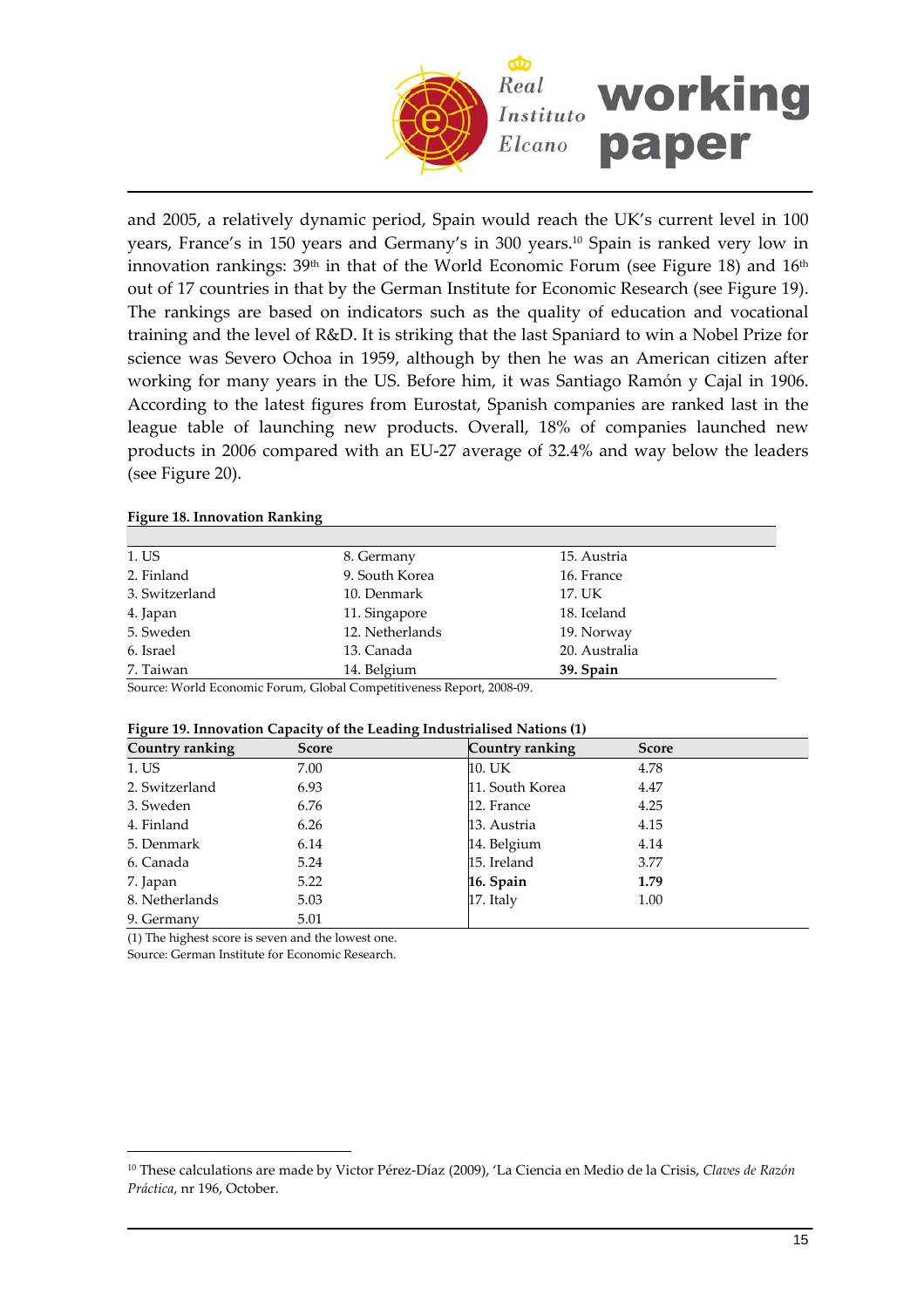

|         | Figure 20. Companies that Launched New Products $(\%)(1)$ |                   |             |                |  |
|---------|-----------------------------------------------------------|-------------------|-------------|----------------|--|
|         | Total                                                     | <b>With 10-49</b> | With 50-249 | With more than |  |
|         | companies                                                 | workers           | workers     | 250 workers    |  |
| Finland | 44.6                                                      | 44.3              | 40.7        | 58.0           |  |
| Germany | 30.4                                                      | 25.9              | 35.3        | 47.7           |  |
| Italy   | 29.5                                                      | 26.8              | 37.2        | 50.1           |  |
| Poland  | 32.7                                                      | 33.1              | 30.6        | 37.5           |  |
| Spain   | 18.3                                                      | 14.8              | 26.0        | 39.5           |  |
| Sweden  | 51.3                                                      | 49.3              | 55.8        | 58.3           |  |
| UK      | 31.6                                                      | 31.0              | 31.7        | 39.8           |  |

EU-27

(1) Figures for 2006. Source: Eurostat Yearbook, 2009.

The second government of José Luis Rodríguez Zapatero, which took office in April 2008, established a Ministry of Science and Innovation which extracted science from under the purview of the Education Ministry, but its budget for 2010 reduces non‐financial spending by 8.7%, to the horror of the scientific community. In a hard-hitting editorial, *Nature,* the international weekly magazine of science, said instead of using the recession to stall plans to boost scientific enterprise, the government should be following the example of Germany and France, also recession hit, and cut back public expenditure everywhere except research and education. In Spain's case, this is more necessary than in these two countries because, unlike them, it has a more pressing need to change its economic model.[11](#page-15-0)

## **(6) Exports**

Domestic, as opposed to external, demand has long been the driving force of the Spanish economy and, in particular, the construction sector. It has played a greater role in GDP growth than in the other large EU countries in the years when the economy was expanding and, consequently, its contribution was more negative during years of recession or low growth (see Figure 21).

| There are communion to GDT Growth of Bonicotte Benand (annual percentage enange) (1) | 1992-2005 | 2006 | 2007    | 2008   | 2009   | 2010   | 2011    |
|--------------------------------------------------------------------------------------|-----------|------|---------|--------|--------|--------|---------|
| France                                                                               | 1.9       | 2.5  | 3.1     | 1.0    | $-0.6$ | 0.4    | 1.2     |
| Germany                                                                              | 1.2       | 2.3  | $1.0\,$ |        | $-0.9$ | 0.6    | 1.4     |
| Italy                                                                                | 1.2       | 1.5  | 1.3     | $-1.0$ | $-3.2$ | 0.6    | 1.3     |
| Spain                                                                                | 3.4       | 5.1  | 4.5     | $-0.7$ | $-6.6$ | $-1.9$ | 0.7     |
| UK                                                                                   | 3.1       | 2.4  | 3.0     | 0.5    | $-4.3$ | $-0.4$ | $1.0\,$ |

**Figure 21. Contribution to GDP Growth of Domestic Demand (annual percentage change) (1)**

(1) Forecasts for 2009‐11.

 $\overline{a}$ 

Source: European Economic Forecast, Autumn 2009, European Commission.

<span id="page-15-0"></span> $11$  'In the long-term, industry will be poorly served by a failure to develop and maintain a strong basicresearch base', the editorial said. 'Spain is ill‐advised to wed itself to the simplistic and outdated notion that a country can live on transferring knowledge while running down the knowledge generator'.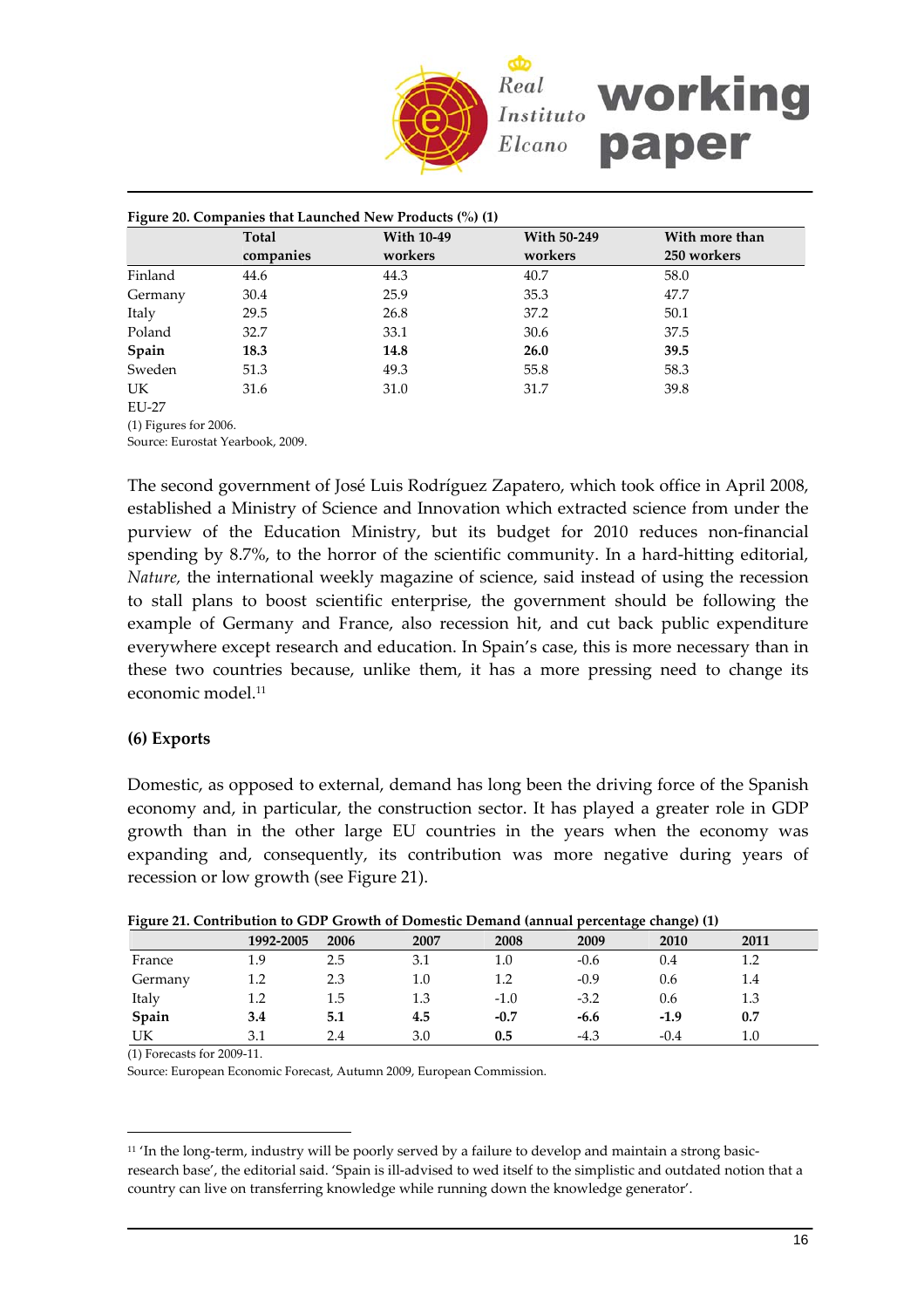

Between 1988 and 2009, the contribution of external demand to GDP growth was positive in only six years and its largest contribution was in 1993, when Spain suffered its last recession and companies were forced to sell abroad to offset the contraction in their home market (see Figure  $22$ ).<sup>[12](#page-16-0)</sup> The second-best year was 2009. Although the recession was much deeper last year, the contribution of external demand was lower than in 1993. Buoyant domestic demand, which sucked in imports, and the traditionally low level of exports were major factors in pushing up the current account deficit to 9.5% of GDP in 2008 (the trade deficit was 7.9%) compared with Italy's deficit of 3%, France's 2.3%, the UK's 1.6% and Germany's surplus of 6.5%. The trade deficit for the 12 months to September was 5.3% of GDP, significantly lower than the record high of 9.7% in the first quarter of 2008. Nevertheless, it is still very high and its decline was due more to plummeting imports (‐22%) than to export growth. The contribution of external demand to quarter‐on‐quarter GDP growth was zero in the third quarter of 2009 after six consecutive quarters of positive contribution. 'The scant confidence in the possibility that the international recovery gains strength during 2010, coupled with the cumulated loss of competitiveness of the Spanish economy, gives little room for optimism on exports', the Institute of Economic Studies commented.

|       | <b>GDP</b> Growth | <b>Domestic Demand</b> | <b>External Demand</b> |
|-------|-------------------|------------------------|------------------------|
| 1988  | 5.2               | 7.1                    | $-1.9$                 |
| 1990  | 3.7               | 5.0                    | $-1.3$                 |
| 1993  | $-1.2$            | $-4.5$                 | 3.4                    |
| 1997  | 3.9               | 3.4                    | $0.5\,$                |
| 2000  | 5.0               | 5.4                    | $-0.4$                 |
| 2001  | 3.6               | 3.9                    | $-0.3$                 |
| 2002  | 2.7               | 3.3                    | $-0.6$                 |
| 2003  | 3.1               | 3.9                    | $-0.8$                 |
| 2004  | 3.3               | 4.9                    | $-1.6$                 |
| 2005  | 3.6               | 5.3                    | $-1.6$                 |
| 2006  | 4.0               | 5.5                    | $-1.5$                 |
| 2007  | 3.6               | 4.4                    | $-0.8$                 |
| 2008  | 0.9               | $-0.5$                 | 1.4                    |
| 2009E | $-3.6$            | $-6.4$                 | 2.8                    |

**Figure 22. Contribution of Domestic and External Demand to GDP Growth (annual % change)**

Note: Differences are due to rounding.

 $\overline{a}$ 

Source: National Statistics Office (INE) and Analistas Financieros Internacionales (Afi).

Given that Spain's economic model has run out of steam and domestic demand will no longer be such a strong driver, the engine of future growth has to come, to a greater extent than in the past, from exports. Spanish companies, with notable exceptions, however, became too accustomed to a booming domestic market and tended to sell abroad only when there was no other option and not as something consistent.

<span id="page-16-0"></span> $12$  The difference between domestic and external demand gives the figure for GDP growth. For example, in 2009 the contribution of domestic demand to GDP growth was 6.4 pp negative and that of external demand was 2.8 pp positive, which meant GDP shrank by 3.6%, according to estimates.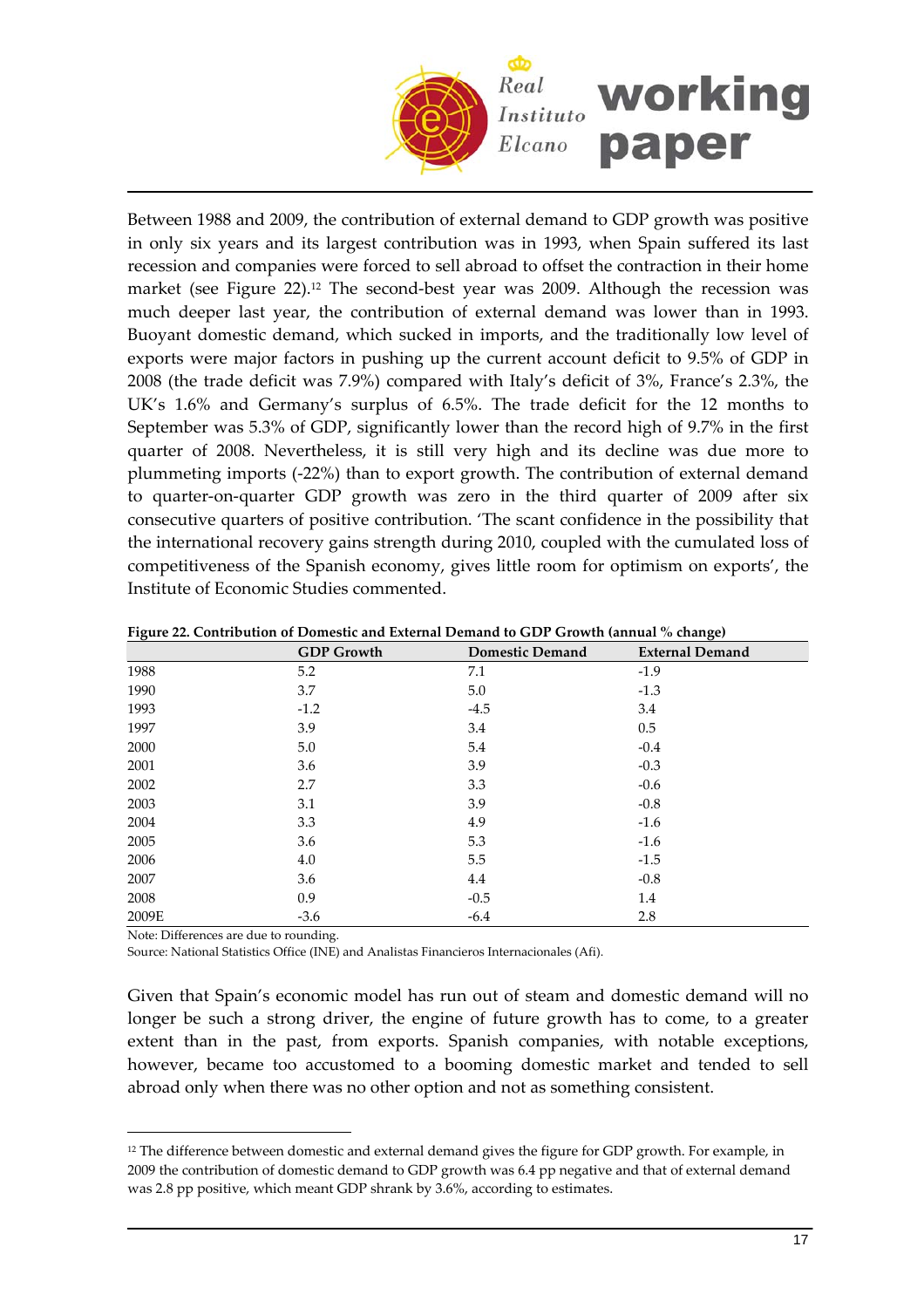

Spain's exports and imports of goods and services in 2008 represented 58.9% of GDP, according to the European Commission one, making its economy more open than Italy's and France's (58.1% and 55.3%, respectively) and only slightly less than the UK's (60.9%), but well below Germany's (88.3%). Of the five big EU economies, however, Spain's exports are the lowest in GDP terms (26.5%) and its imports (32.4%) the second-largest by this yardstick after Germany: hence its large trade deficits. Another indicator of the low level of Spain's exports is their amount in per capita terms (see Figure 23).

### **Figure 23. Goods Exports per Head (US\$)**

| Country            |        | Country   |       |
|--------------------|--------|-----------|-------|
| Singapore          | 59,854 | Italy     | 8,330 |
| Hong Kong          | 49,911 | Korea     | 7,739 |
| <b>Netherlands</b> | 34,453 | UK        | 7,177 |
| Switzerland        | 21,507 | Australia | 6,729 |
| Sweden             | 18,786 | Malaysia  | 6,526 |
| Germany            | 16,175 | Japan     | 5,568 |
| France             | 8,925  | Spain     | 5,355 |

Source: based on World Bank figures of exports and population for 2007.

Spain's share of world merchandise exports was 1.7% in 2008 and of services 3.9%, according to the World Trade Organisation, while its share of global GDP, in purchasing power parity terms, was 2.8%, according to Goldman Sachs. The EU took 69.3% of Spain's exports in the first nine months of 2009 compared with 73.9% in the whole of 2004 (see Figure 24). Diversification away from the EU, however, was hindered in 2009 by the strength of the euro. In the third quarter of 2009, exports to euro countries fell by 12.8%, almost 10 percentage points less than the fall in exports to other countries.

| Area            | $\%$ |
|-----------------|------|
| EU              | 69.3 |
| Euro area       | 57.1 |
| Other countries | 30.7 |
| Russia          | 0.9  |
| <b>US</b>       | 3.8  |
| Japan           | 0.8  |
| Latin America   | 4.9  |
| <b>OPEC</b>     | 4.1  |
| Rest            | 16.3 |

**Figure 24. Geographical Distribution of Spain's Exports (% of the total) (1)**

(1) First nine months of 2009.

Source: Department of Customs and La Caixa.

Consumer goods are the main product group in the structure of Spain's exports (see Figure 25). The technological content of exports is mainly medium or low. High-tech exports only account for 5% of manufactured exports, one of the lowest levels in the EU, according to the latest comparative figures (see Figure 26).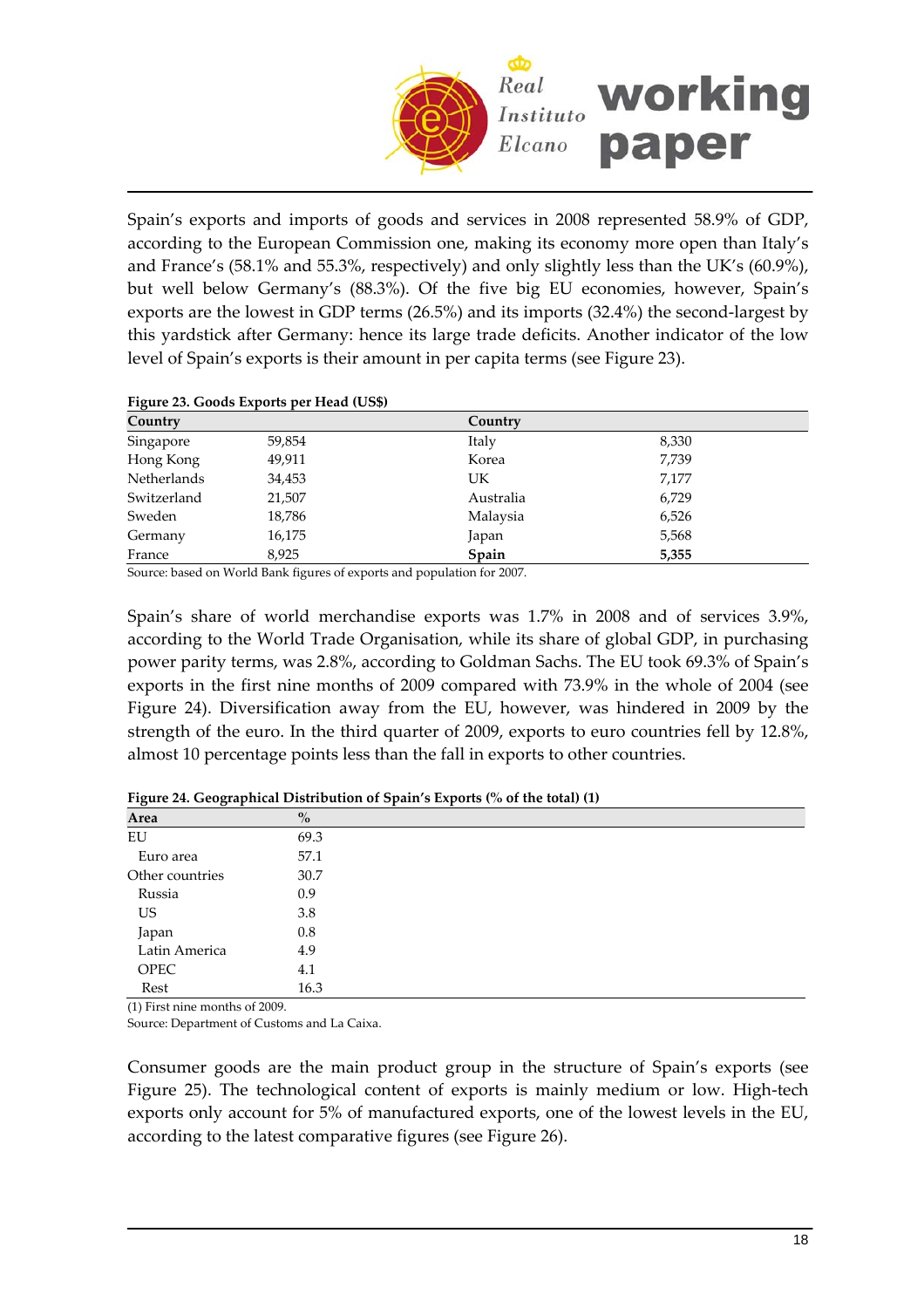

| Figure 25. Product Structure of Spain's Exports (% of the total) (1) |      |  |  |
|----------------------------------------------------------------------|------|--|--|
| Product                                                              | $\%$ |  |  |
| Energy                                                               | 4.3  |  |  |
| Consumer goods                                                       | 40.1 |  |  |
| Food                                                                 | 13.5 |  |  |
| Non-food                                                             | 26.6 |  |  |
| Capital goods                                                        | 8.3  |  |  |
| Non-energy intermediate goods                                        | 47.3 |  |  |

(1) First nine months of 2009.

Source: Department of Customs and La Caixa.

| ___<br>--<br>Country | % of manufactured exports |
|----------------------|---------------------------|
| Hungary              | 25                        |
| Finland              | 21                        |
| UK                   | 19                        |
| France               | 19                        |
| Sweden               | 16                        |
| Germany              | 14                        |
| Italy                | 7                         |
| Spain                | 5                         |
| Poland               | 4                         |

#### **Figure 26. High‐technology Products (% of manufactured exports) (1)**

(1) 2007. Source: World Development Indicators 2009, World Bank.

A significant proportion of exports are in the hands of foreign multinationals, particularly the automotive (in a good year close to 20% of exports), steel, chemical and pharmaceutical sectors. These companies are vulnerable to decisions made outside Spain if the competitive advantages that brought them to the country in the first place change for the worse.

There is a clear link between internationalisation (ie, exports and a country's direct investment abroad) and job creation. Empirical evidence shows that the higher the volume of a company's exports the more jobs it can and needs to create and the better placed it is to weather a downturn in its domestic market. The same goes for direct investment abroad, as we shall see in the section below on Spain's multinationals.

## **(7) The Spain Brand**

In the increasingly globalised world, in which price is not always the overriding factor, a brand, an intangible asset, is increasingly the way companies and countries compete. The better known a country's brand, the easier it is for a country and its products and services of its companies and banks to enjoy success, particularly among first-time buyers, as this hinges, to a varying degree, on the prior image consumers have of the nation that produces them.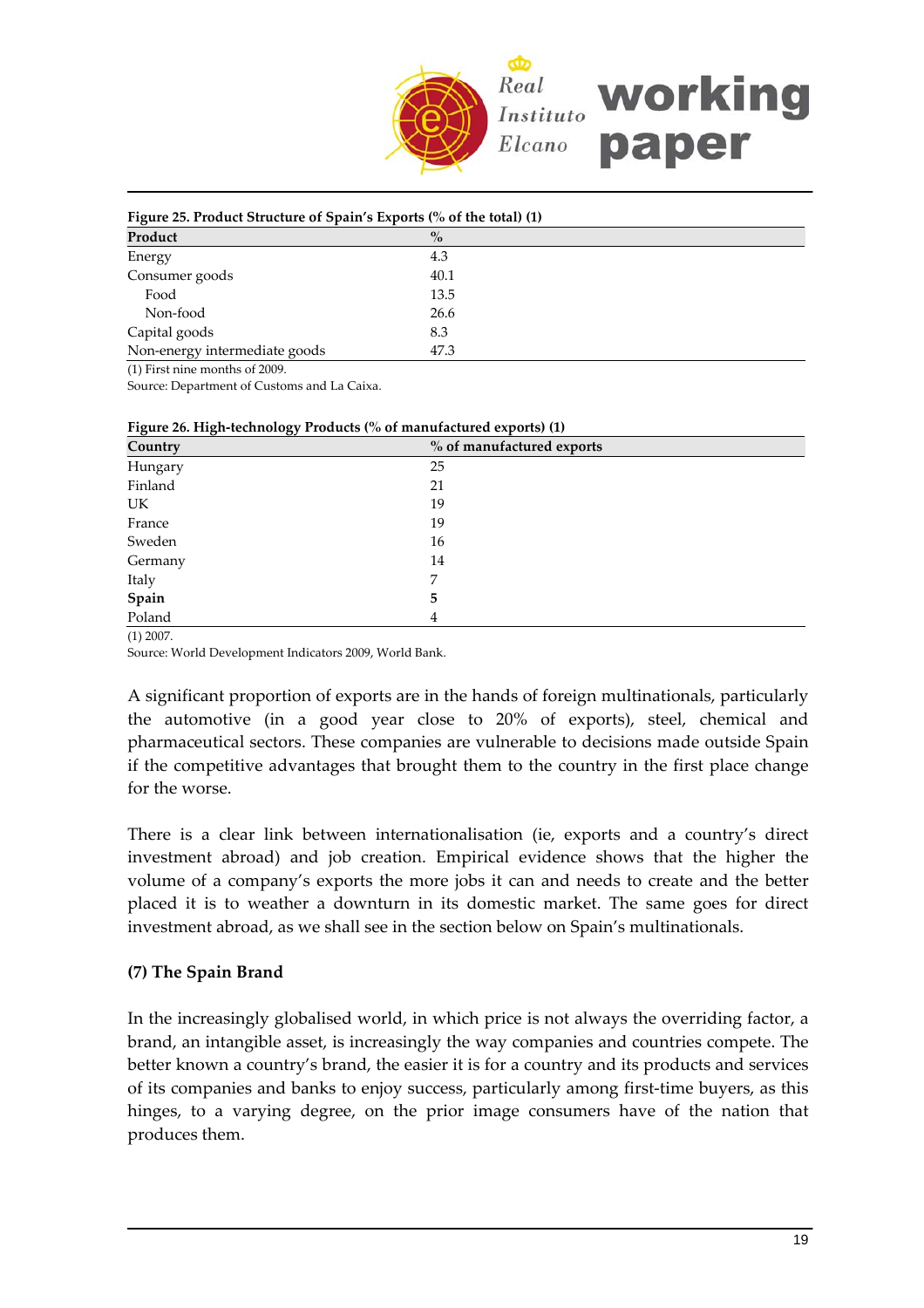

Spain is ranked 10<sup>th</sup> out of 50 countries in the latest Anholt-Gfk Roper Nations Brand Index (NBI) (see Figure 27), up from  $11<sup>th</sup>$  a year earlier. The NBI is based on six elements – exports, governance, immigration and investment, culture and heritage, people, and tourism– and is the only analytical ranking of the world's nation brands. In governance the country is ranked 15th, its lowest position, and in exports, which measures the tendency of consumers to actively seek out or avoid products from each country (the country of origin effect), Spain is ranked 12th. Its highest position is 3rd in the tourism ranking, as one would expect, and in culture it is sixth.

| Overall         | Exports         | Tourism         | Culture         | Governance      |
|-----------------|-----------------|-----------------|-----------------|-----------------|
| $1.$ US         | 1. Japan        | 1. Italy        | 1. France       | 1. Canada       |
| 2. France       | 2. US           | 2. France       | 2. Italy        | 2. Switzerland  |
| 3. Germany      | 3. Germany      | 3. Spain        | 3. US           | 3. Sweden       |
| 4. UK           | 4. UK           | 4. US           | 4. UK           | 4. Germany      |
| 5. Japan        | 5. France       | 5. UK           | 5. Germany      | 5. Australia    |
| 6. Italy        | 6. Switzerland  | 6. Australia    | 6. Spain        | 6. France       |
| 7. Canada       | 7. Canada       | 7. Canada       | 7. China        | 7. UK           |
| 8. Switzerland  | 8. Italy        | 8. Japan        | 8. Japan        | 8. Netherlands  |
| 9. Australia    | 9. Sweden       | 8. Germany      | 9. Russia       | 9. Denmark      |
| $10.$ Spain     | 10. Australia   | 10. Egypt       | 10. Brazil      | 10. Finland     |
| 10. Sweden      | 11. Netherlands | 11. Switzerland | 11. Australia   | 11. New Zealand |
| 12. Netherlands | 12. Spain       | 12. Brazil      | 12. Canada      | 12. Austria     |
| 13. Austria     | 13. Russia      | 13. Scotlandl   | 13. Netherlands | 13. Belgium     |
| 14. Scotland    | 14. Finland     | 14. Sweden      | 14. Sweden      | 14. Scotland    |
| 15. New Zealand | 15. Denmark     | 15. Austria     | 15. Egypt       | 15. Spain       |
| 16. Denmark     | 16. Austria     | 16. New Zealand | 16. Austria     | 16. Japan       |
| 17. Finland     | 17. China       | 17. Netherlands | 17. India       | 17. Italy       |
| 18. Belgium     | 18. Belgium     | 18. Ireland     | 18. Scotland    | 18. US          |
| 19. Ireland     | 19. South Korea | 19. China       | 19. Argentina   | 19. Ireland     |
| 20. Brazil      | 20. New Zealand | 20. Mexico      | 20 Switzerland  | 20. Hungary     |

#### **Figure 27. Rankings in the Anholt‐Gfk Roper Nations Brand Index, Top 20**

Source: Simon Anholt and GfK Roper, September 2009.

The NBI broadly reflects the generally held perceptions about Spain –a country that scores well in tourism, is welcoming and has a substantial culture and heritage–. The NBI points out that tourism is 'often the most visibly promoted aspect of a nation's brand, and tourism assets have a disproportionate effect on a people's perceptions of the country as a whole'. In Spain's case, this is particularly so. Tourism plays such a vital role in the Spanish economy (it generates around 10% of GDP and employs roughly one in every 10 people) that it would be unwise to do anything that seriously harmed the country's image as a Mecca for tourism, and yet Spain is also striving to promote a more 'serious' (cold) image in order to help exports and make the country known for other achievements and not just as a fun playground.

Very few countries are viewed as both 'cold' (efficient, rigorous and thus serious) and 'hot' (creative, passionate and hence not serious) or 'hard' and 'soft'. Germany and the UK are among the 'cold/hard' countries and Spain the 'hot/soft' ones. France, however, is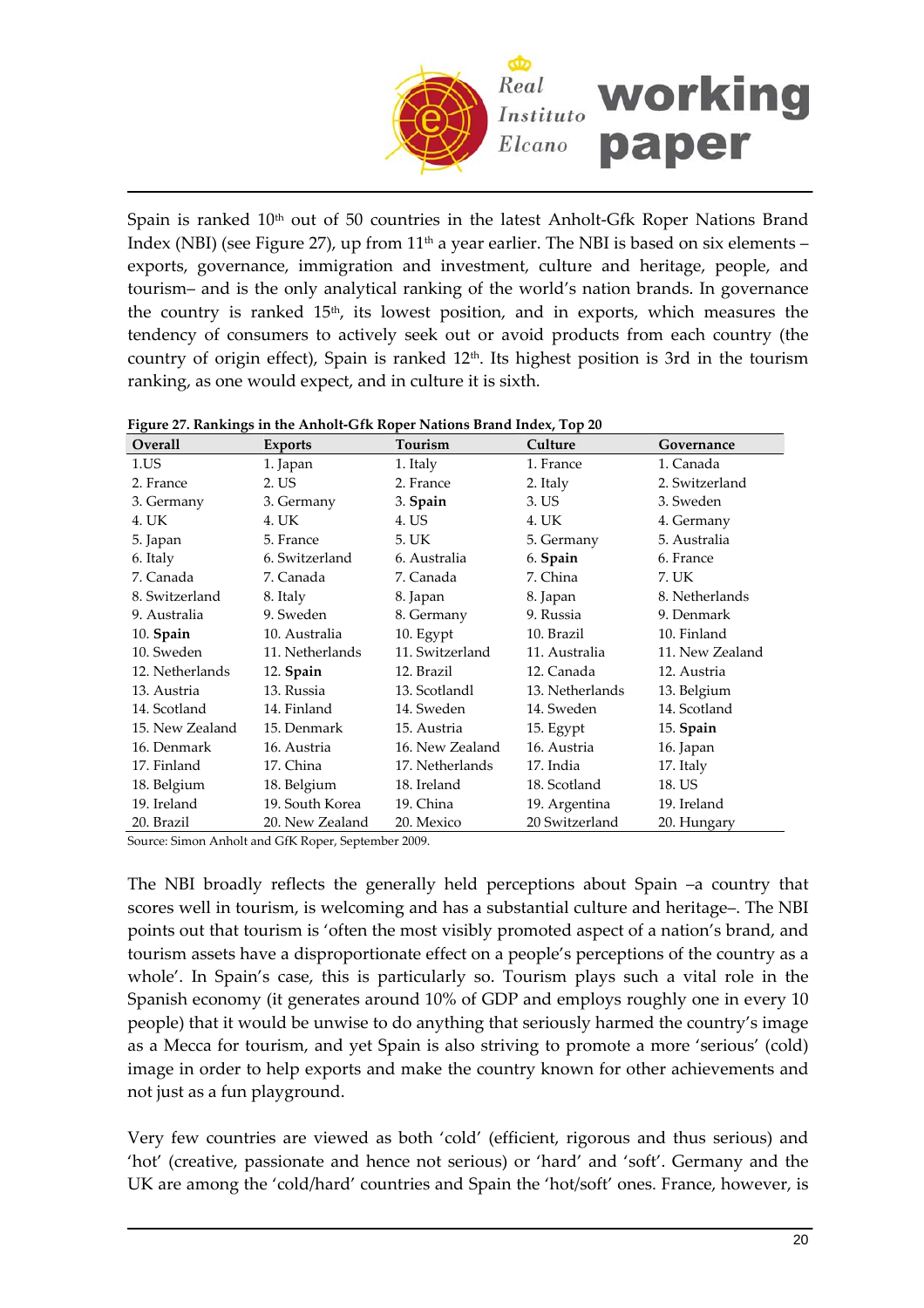

successful both as a country for tourists (it receives more visitors than Spain) and as an exporter. The NBI rankings bear this out: France is first in the culture ranking, second in tourism and fifth in exports.

A country's brand image depends on the brands of its companies, as well as on its cultural, social and political leaders. For example, thanks to the stunning success of Nokia, the world's leading mobile phone supplier, and the Finnish government capitalising on this, the whole of Finland is firmly stamped on the world map as a hightech and innovative country. Nokia has acted as a locomotive and pulled lesser known Finnish brands with it. Finland, with Nokia, and Spain, with the fashion retailer Zara, both have one company each in the Top 100 global brands drawn up every year by Interbrand (see Figure 28).[13](#page-20-0)

|                    | Number       | <b>Highest Ranked Company,</b>           |
|--------------------|--------------|------------------------------------------|
|                    | in Top $100$ | Brand Value (US\$ bn) and Position       |
| US.                | 51           | Coca-Cola $(68.7, 1st)$                  |
| Germany            | 11           | Mercedes-Benz (23.8, 12th)               |
| France             | 8            | Louis Vuitton $(21.1, 16th)$             |
| Japan              | 7            | Toyota $(31.3, 8th)$                     |
| Switzerland        | 5            | Nescafé (13.3 25 <sup>th</sup> )         |
| Italy              | 4            | Gucci (8.1, 41 <sup>st</sup> )           |
| UK.                | 4            | HSBC $(10.5, 32nd)$                      |
| <b>Netherlands</b> | 2            | Philips $(8.1, 42nd)$                    |
| South Korea        | 2            | Samsung (17.5, 19th)                     |
| Canada             | 2            | Thomson Reuters (8.4, 40 <sup>th</sup> ) |
| Sweden             | 2            | $H$ &M (15.3, 21st)                      |
| Finland            |              | Nokia (34.8, 5 <sup>th</sup> )           |
| Spain              |              | Zara $(6.7, 50th)$                       |

**Figure 28. Best Global Brands 2009 by Country**

Source: Interbrand.

 $\overline{a}$ 

Zara's success, however, has not enhanced the 'Made in Spain' label to the same extent as Nokia for Finland and this is not just because Nokia is a high‐tech company. Another important reason is that Zara is not clearly linked with Spain; indeed, the name deliberately sounds Italian so that it can be associated in consumers' minds with that most fashion-conscious of countries rather than with a nation whose image is still too much associated with stereotypes (bullfighting, siestas and fiestas, etc), although this image is out of sync with the country's reality.[14](#page-20-1) Many Spanish companies avoid direct association

<span id="page-20-0"></span><sup>13</sup> Telefónica and Santander would probably make it into Interbrand's ranking if they had a significant distribution presence in the three continents of the Americas, Europe and Asia (one of the requirements) but, unlike Zara, they are not spread throughout the world. Their presence is largely in Latin America and Europe. Zara is part of Inditex and its best known brand. At 31 October 2009 Zara had 1,372 stores around the world (including Spain) and Inditex a total of 4,530.

<span id="page-20-1"></span><sup>&</sup>lt;sup>14</sup> For a fuller explanation, see the author's Paper, published in 2008, on Spain's image at *[www.realinstitutoelcano.org/wps/wcm/connect/c2611c004f018b2fb05bf43170baead1/WP45](www.realinstitutoelcano.org/wps/wcm/connect/c2611c004f018b2fb05bf43170baead1/WP45-2008_Chislett_Image-Reality_Contemporary_Spain.pdf?MOD=AJPERES&CACHEID=c2611c004f018b2fb05bf43170baead1)‐2008\_Chislett\_Image‐ [Reality\\_Contemporary\\_Spain.pdf?MOD=AJPERES&CACHEID=c2611c004f018b2fb05bf43170baead1](www.realinstitutoelcano.org/wps/wcm/connect/c2611c004f018b2fb05bf43170baead1/WP45-2008_Chislett_Image-Reality_Contemporary_Spain.pdf?MOD=AJPERES&CACHEID=c2611c004f018b2fb05bf43170baead1).*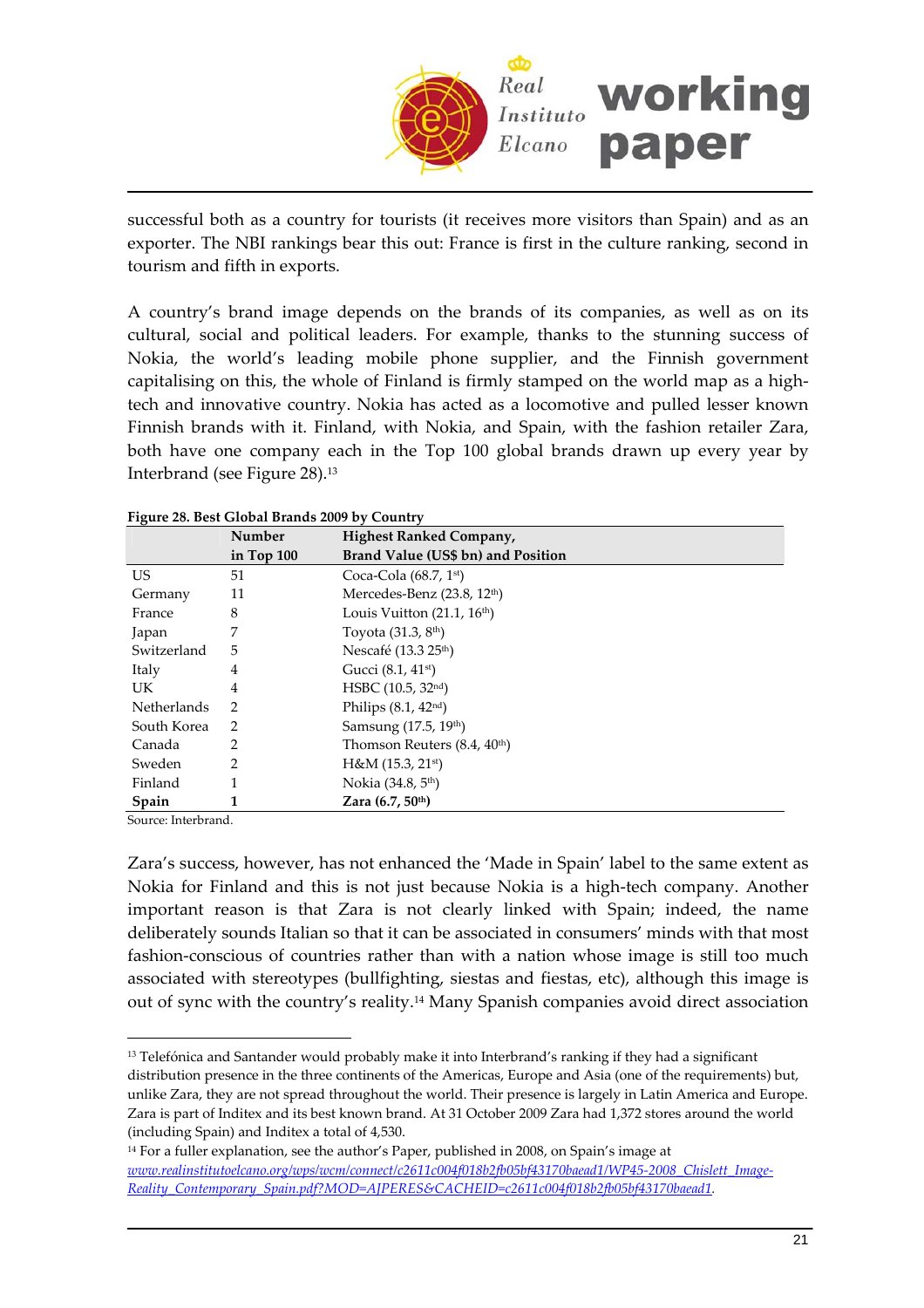

with their country and origin and use 'neutral' brand names such as Camper, Mango, Smint, Donuts, Fun & Basics, Panda Software, Women's Secret, Springfield and Panama Jack.

This lack of a clear and unambiguous association with Spain and the desire among some leading companies not to reveal the country of origin is one of the conclusions of a recent comparative analysis of the international image of the Spain brand and Spanish brands by Young and Rubicam (Y&R) for the Association of Well Known Spanish Brands (AMRE) using Y&R's BrandAsset Valuator. For example, how many UK consumers know that the mobile phone operator O2, Britain's largest, has been Spanish since it was acquired by Telefónica in 2006? The study is based on the following brands: Zara (fashion), Seat (cars), Iberia (airline), Mango (fashion), Chupa Chups (lollipops), Telefónica (telecoms), Smint (dental candy). Movistar (mobile phone operator), Santander (bank), Camper (shoes), Freixenet (sparkling wine), Repsol (oil and natural gas), BBVA (bank), Real Madrid (football club) and *Hola* (magazine). The Spain brand is perceived as the closest to Italy and the furthest from the US and the country's products and services are generally associated with an image of low quality and a lack of innovation, leadership and dynamism.

Spain's image, however, is not the same throughout the world –it has many faces–. The main features of the country's 'DNA' are sociability, sensuality, glamour and friendliness, setting it apart from the other large EU countries which have a more 'serious' image (see Figure 29). Although Spanish brands generally have a low level of national DNA, this does not necessarily mean they have a low association with Spain as this could also signify a lack of sufficient communication of the country's variables. The challenge, says R&Y, is to find the right balance between passion and sociability and high performance and seriousness.

| Spain       | UK          | France      | <b>Italy</b> | Germany     | US                                |
|-------------|-------------|-------------|--------------|-------------|-----------------------------------|
| Sociable    | Reserved    | Glamorous   | Glamorous    | Progressive | Leader                            |
| Sensual     | Upper class | Sensual     | Sensual      | Tough       | Progressive                       |
| Glamorous   | Glamorous   | Upper class | Stylish      | Reserved    | Tough                             |
| Friendly    | Intelligent | Stylish     | Sociable     | Intelligent | Dynamic                           |
| Fashionable | Prestigious | Prestigious | Fashionable  | Leader      | Innovative                        |
|             | Leader      | Fashionable | Uninhibited  | Practical   | Prestigious                       |
|             | Distinctive | Intelligent |              |             | High performance High performance |
|             | Stylish     |             |              |             |                                   |
| $\cdots$    |             |             |              |             |                                   |

**Figure 29. The Brand DNA of Selected Countries**

Source: Y&R.

Santander, the euro zone's largest bank by market capitalisation and BBVA, Spain's second biggest bank, are ranked 38<sup>th</sup> and 55<sup>th</sup>, respectively, in the BrandZ Top 100, the only ranking based on a brand valuation methodology that is grounded in quantitative customer research and in‐depth financial analysis. They respectively moved up 10 and 22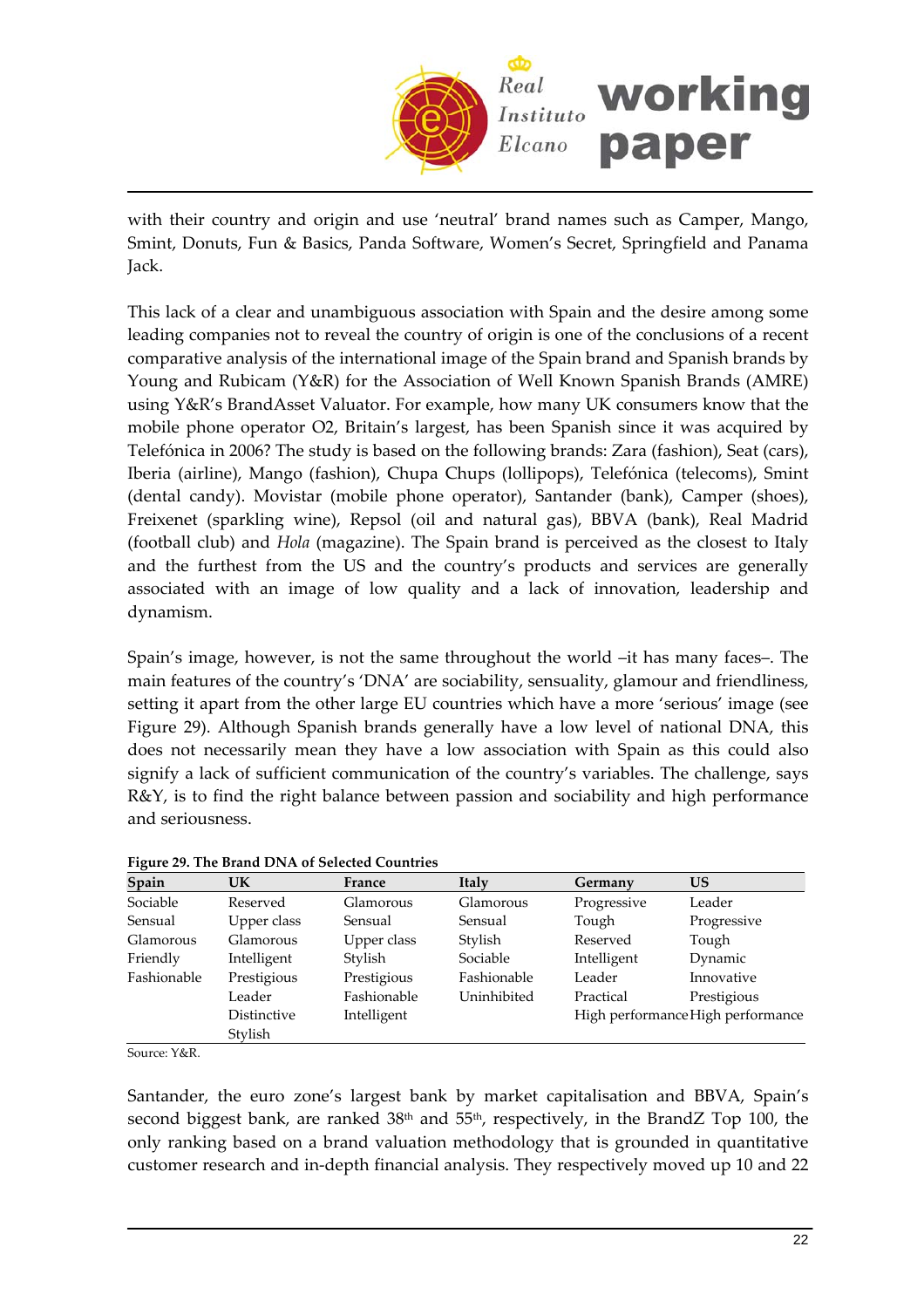

positions in 2009 and are the only Spanish companies in the Top 100 (see Figure 30). The brand value is calculated in three steps. First, the proportion of a company's earnings generated 'under the banner of a brand' is determined. Second, only a portion of these earnings can be considered as being driven by brand equity. This is the 'brand contribution' (displayed as an index from 1‐5, with 5 the highest). It is the degree to which the brand plays a role in generating earnings. In the final step, the growth potential of these branded earnings is taken into account. The brand momentum is displayed as an index from 1‐10 (10 is the highest score).

| Tigure 50. Dianuz. Tup Tuu Must Valuable Glubal Dianus, Selected Companies |                       |                           |                |  |  |  |
|----------------------------------------------------------------------------|-----------------------|---------------------------|----------------|--|--|--|
| Brand and ranking                                                          | Brand value $2009(1)$ | <b>Brand contribution</b> | Brand momentum |  |  |  |
| 1. Google                                                                  | 100,039 (86,057)      |                           |                |  |  |  |
| 2. Microsoft                                                               | 76,249 (70,887)       |                           |                |  |  |  |
| 4. IBM                                                                     | 66,622 (55,335)       | 3                         | 5              |  |  |  |
| 9. Vodafone                                                                | 53,727 (36,962)       | 3                         |                |  |  |  |
| 27. Bank of China                                                          | 21,192 (19,418)       |                           | N/A            |  |  |  |
| 30. HSBC                                                                   | 19,097 (18,479)       |                           | N/A            |  |  |  |
| 38. Santander                                                              | 16,035 (14,549)       |                           | N/A            |  |  |  |
| 55. BBVA                                                                   | 12,549 (9,457)        |                           | N/A            |  |  |  |

## **Figure 30. BrandZ Top 100 Most Valuable Global Brands, Selected Companies**

(1) 2008 figure in brackets.

Source: Millward Brown Optimor (including data from BrandZ, Datamonitor and Bloomberg).

Santander ( $7<sup>th</sup>$ ) and BBVA ( $12<sup>th</sup>$ ) are also in the Top 15 financial institutions by brand value and  $8<sup>th</sup>$  and  $7<sup>th</sup>$ , respectively, in the Top 15 ranked by book value as a percentage of market capitalisation (see Figure 31).

| <b>Brand and Rank</b>      | <b>Brand value</b> | Brand value as a           |
|----------------------------|--------------------|----------------------------|
|                            | $(US$$ mn $)$      | % of market capitalisation |
| 1. ICBC                    | 38,056             | 21                         |
| 2. China Construction Bank | 22,811             | 18                         |
| 3. Bank of China           | 21,192             | 20                         |
| 7. Santander               | 16,035             | 24                         |
| 8. Bank of America         | 15,480             | 24                         |
| 11. Citi                   | 14,608             | 33                         |
| <b>12. BBVA</b>            | 12,549             | 30                         |
| 14. Chase                  | 10,582             | 9                          |

**Figure 31. Financial Institutions, Top 15 by Brand Value, Selected Companies**

Source: Millward Brown Optimor (including data from BrandZ, Datamonitor and Bloomberg).

## **(8) Spain's Image**

The progress that Spain has made over the last 35 years, during which it moved to a democracy and a market economy (the world's ninth‐largest in current dollars in 2008 after the US, Japan, China, Germany, the UK, France, Italy and Russia, and probably the eighth in 2009 as a result of the euro's appreciation), is not generally matched by the perceptions abroad of the country. Surveys continue to show, to a varying extent, that the country is still predominantly perceived as a land of *siesta* and *fiesta* (with *La Tomatina*, the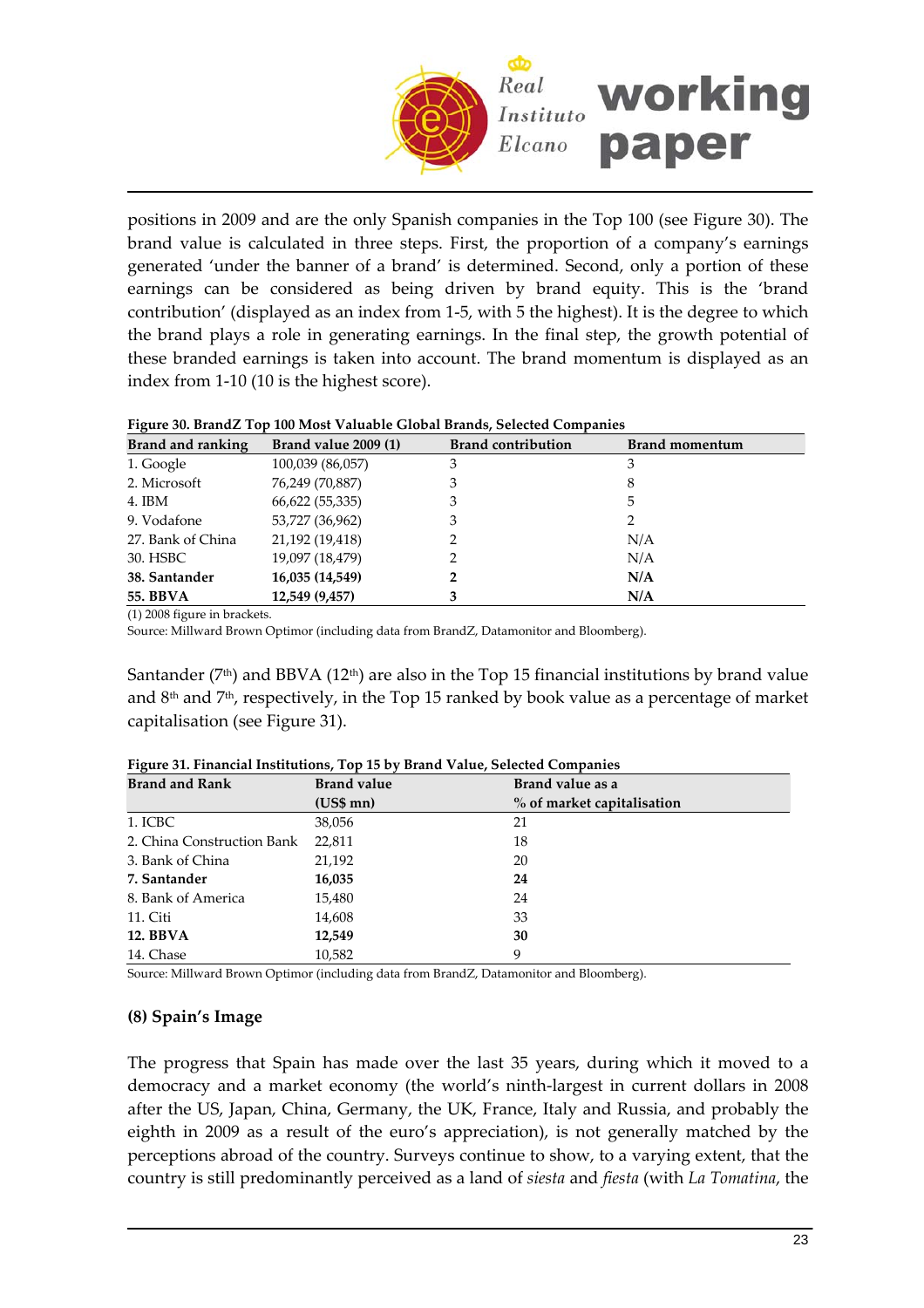

world's biggest food fight, where about 110,000kg of tomatoes are splatted in a grand battle every year, see Figure 32). This image is fine for the country's tourism industry (the world's second-largest in terms of the number of visitors and receipts), but not when it comes to exporting its products and being taken as a serious and effective nation. The branding strategy in tourism has been phenomenally successful. However, 'To be viewed as a country that is entertaining and generally happy is something positive, but it is not enough', says Julio Cerviño, an associate professor of marketing at the Carlos III University in Madrid. 'The ideal thing would be if we managed to be viewed as a country that is entertaining and happy, but also one that is managing large enterprises and leading global brands'. Few developed nations have progressed so much in this relatively short span of time and yet still have a significant gap between how it and its companies are perceived abroad and the country's business and socioeconomic reality (see Figure 33).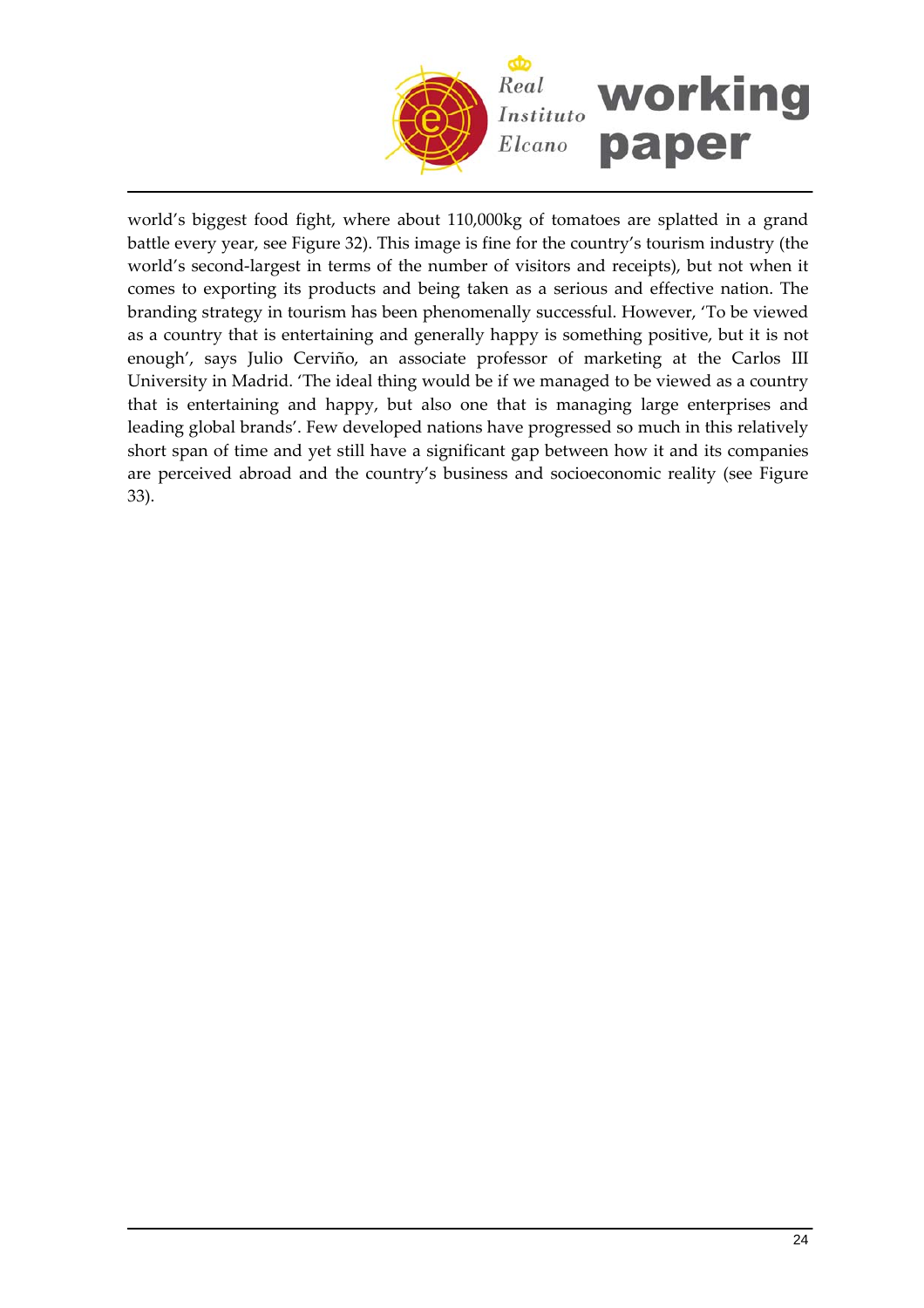

**Figure 32. Spain's Image of Fun**



Photograph: Biel Alino/EPA.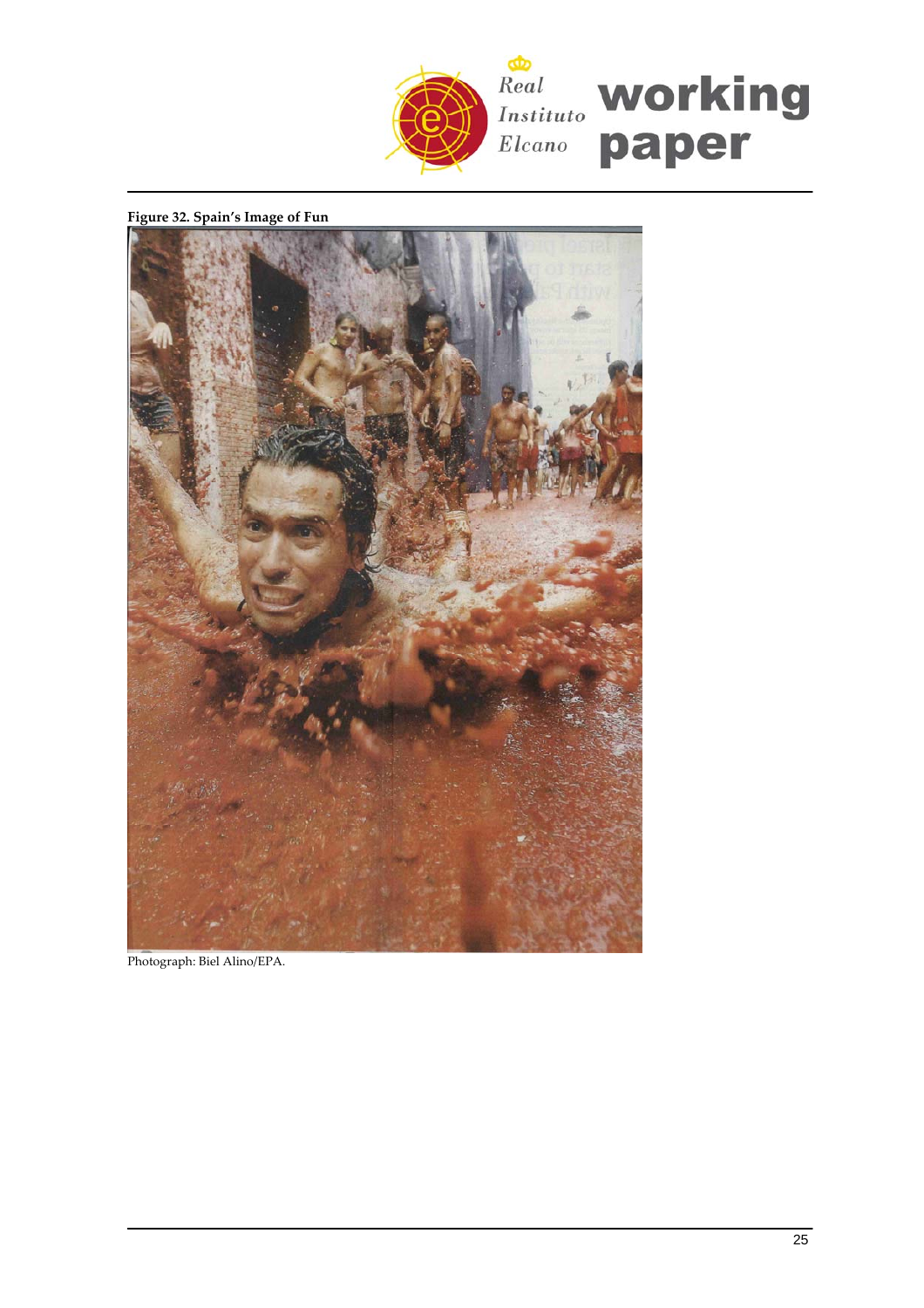

|                                          | Figure 33. Spain Today: Some Economic and Socioeconomic Realities (1)           |
|------------------------------------------|---------------------------------------------------------------------------------|
| <b>Global Ranking</b>                    | Description                                                                     |
| Top $10$                                 | Eighth-largest economy in current dollars, but not a G-8 member                 |
| Top 20                                   | Fifteenth in the EIU's Democracy Index, ahead of the US (18 <sup>th</sup> )     |
| Top 5                                    | Eighth-largest stock of outward direct investment country                       |
| Top 10                                   | Seventh-largest stock of inward foreign direct investment                       |
| Top 15                                   | 15 <sup>th</sup> in the United Nations' Human Development Index                 |
| Top 5                                    | Fourth-longest life expectancy at birth along with Australia, France and Sweden |
| Top 5                                    | Second largest tourist destination in terms of visitors and receipts            |
| Top 5                                    | Third largest producer of cars in Europe after Germany and France               |
| Top 5                                    | Number one transportation developer                                             |
| Top 5                                    | Fourth in development of renewable energy                                       |
| Top 5                                    | Biggest producer and exporter of olive oil                                      |
| Top 5                                    | Biggest producer and exporter of sparkling wine (cava)                          |
| Top $20$                                 | 17 <sup>th</sup> in the Gobal Gender Index.                                     |
| (1) The figures are the latest available |                                                                                 |

(1) The figures are the latest available.

 $\overline{a}$ 

Source: IMF, Economist Intelligence Unit, UN Human Development Report 2009, World Investment Report 2009 (UNCTAD), ANFAC, World Tourism Organisation and World Economic Forum.

This ignorance of the situation was amusingly illustrated when José María Aznar, the former Prime Minister (1996‐2004), visited the ranch in Texas of President George W. Bush at a time when Spain was producing around two million cars a year and was the world's eighth-largest manufacturer. Before seeing Bush, Aznar chatted with one of his close advisors. The conversation went as follows: 'And what is the chief product exported by Spain?', the advisor asked. 'Cars', replied Aznar. 'No, I am asking about the number one product that Spain exports'. 'Cars', repeated Aznar. 'No, no, what I want to know is which Spanish product sells most successfully abroad'. 'Yes, cars, cars', repeated an exasperated Aznar.[15](#page-25-0)

In order to change perceptions, it is necessary to reach some consensus among the main players on how the country should ideally be viewed and then work toward it on a coordinated basis. If Spain were a car and not a country, how would its manufacturer sell it? South Korea's Hyundai, for example, is successful in selling their cars on the basis of price alone, while Japan's Toyota and Honda have achieved success on the basis of quality/price and Sweden's Volvo has built up its reputation by emphasising safety. Selling a car, in Spain's case, on the basis of it being *simpático* (congenial, pleasant) is not sufficient.

Spain requires a coordinated and well‐defined effort of the key stakeholders involved in branding a nation and where possible the maximum consensus, but not at the cost of diluting the appropriate message to be put across. An important issue here is the role that Spain's 17 autonomous regions would play, particularly the most 'nationalistic' ones –the Basque Country and Catalonia– which prefer to go their own way.

<span id="page-25-0"></span><sup>15</sup> Cited in José Luis Barbería, 'El valor de la "marca" España', *El País*, 19/VI/2006.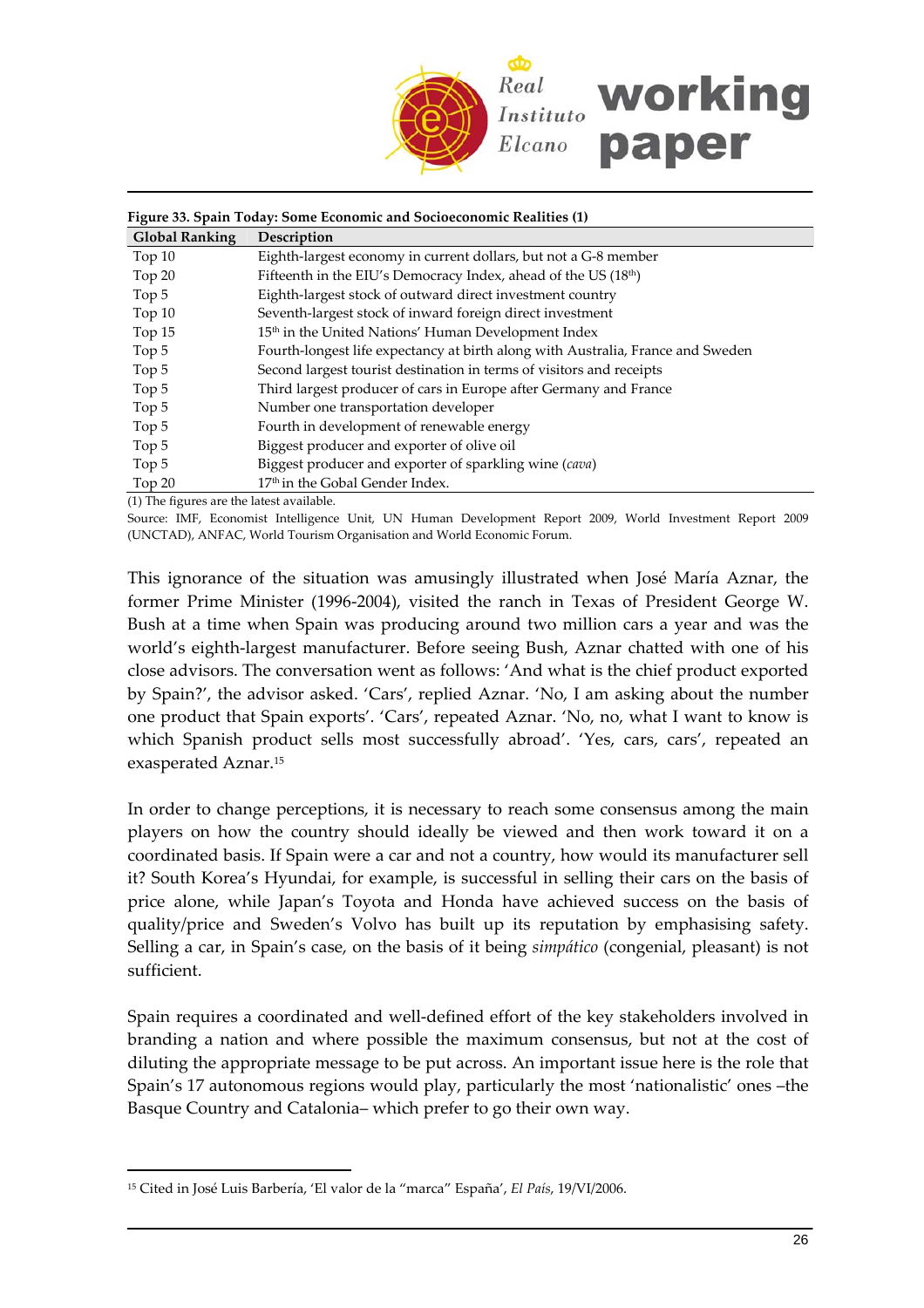

Spain could also do with a larger foreign service to promote its interests; the country has around 1,000 diplomats compared with the UK's 4,000, far fewer, proportionately, as Spain's population is three-quarters that of the UK and its GDP around two-thirds.<sup>16</sup> Other means can also be used to try to neutralise negative stereotypes. Rodríguez Zapatero announced in July 2008 the creation of a Public Diplomacy Commission (PDC), along the lines of those in other countries such as the UK, but it has still not got off the ground. One reason is budgetary restrictions; they will last a considerable time and so the PDC is unlikely to see the light of day during this government's life.<sup>17</sup>

## **(9) Spain's multinationals**

 $\overline{a}$ 

Remarkably, these shortcomings have not prevented Spain from building up a hard core of multinationals. Anyone who had predicted less than a decade ago that Spanish companies today would own the largest mobile telephone company (02) in the UK, operate three lines of the London underground and own several of the country's largest airports, or that its two largest banks would dominate the Latin American banking scene and Inditex would become the world's second-largest fashion retailer by number of shops would have been laughed at for making an absurd joke. But this is precisely what has happened, and it is only a small part of the overall picture. Yet Spain's corporate sector is not generally known for its striding of the globe, the most important structural change in the economy of the last 30 years (see Figure 34). Italian companies are much better known abroad than Spanish ones –many people can name a couple of them when asked to– although Spain has a much larger outward stock of direct investment. The outward investment stock was US\$601.8 billion at the end of 2008, 37.5% of GDP (see Figure 35). In GDP terms, the outward investment stock was 12 times higher than in 1990 and the highest among the biggest EU economies.

<span id="page-26-0"></span><sup>16</sup> See Martín Ortega Valcerén, 'Menos Europa, Más España, Todo Global', *El País*, 31/XII/2009.

<span id="page-26-1"></span><sup>&</sup>lt;sup>17</sup> The author declares an interest here as he has been proposed as a member of the Public Diplomacy Commission in the event that it is ever launched.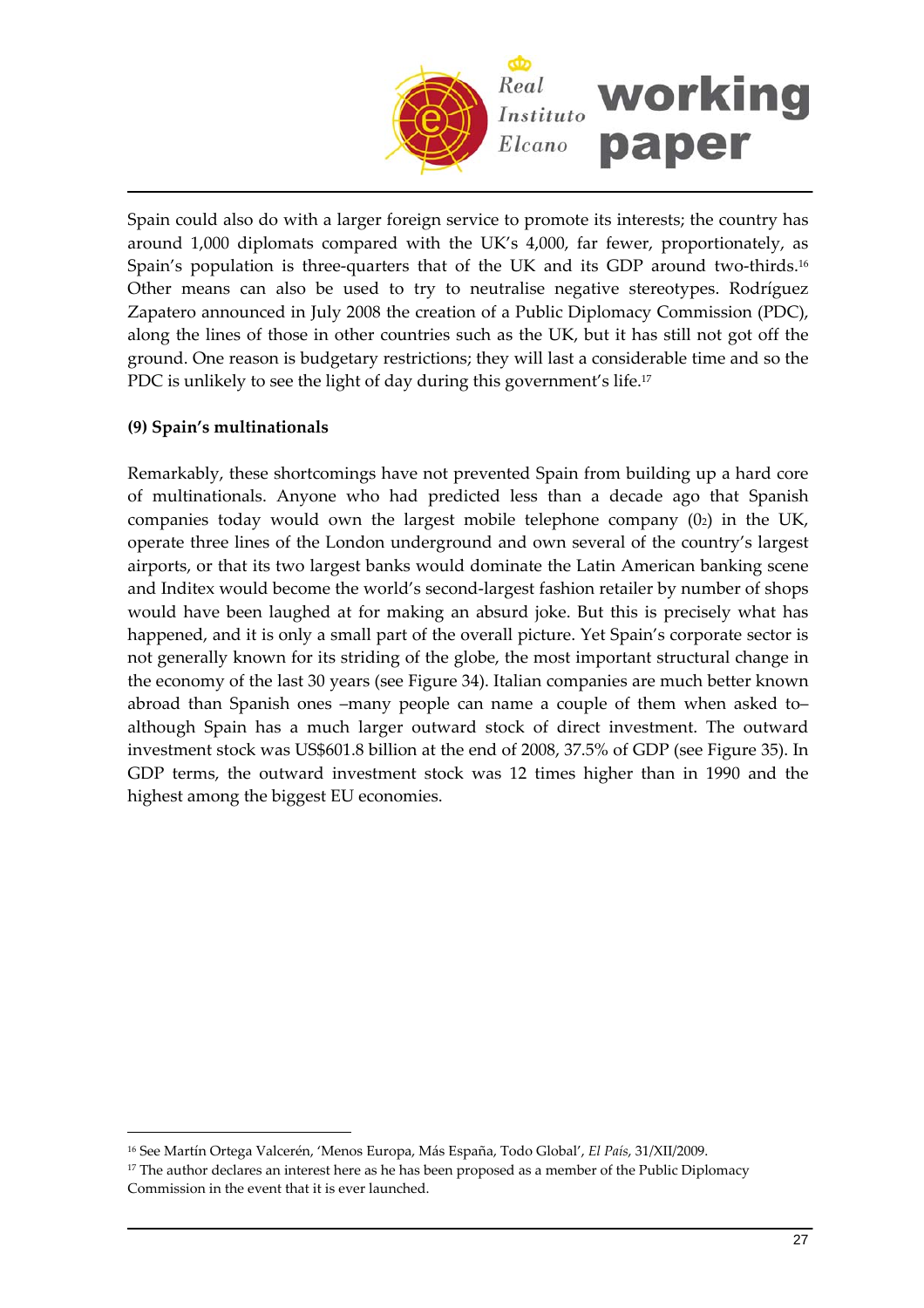

#### **Figure 34. The Spanish Multinationals with the Largest Global Market Positions**

| Company                | Industry              | <b>Global Market Position</b>                           |
|------------------------|-----------------------|---------------------------------------------------------|
| Ebro Puleva            | Food processing       | #1 producer of rice, and 2 <sup>nd</sup> of pasta       |
| Grupo SOS              | Food processing       | #1 producer of olive oil                                |
| Chupa Chups            | Food processing       | #1 producer of lollipops and #2 of candy                |
| Viscofán               | Food processing       | #1 producer of artificial casings for the meat industry |
| Freixenet              | Sparkling wine        | #1 producer of sparkling wine                           |
| Tavex                  | <b>Textiles</b>       | #1 producer of Denia                                    |
| Zara                   | Clothing              | #2 most valuable clothing brand                         |
| Pronovias              | Clothing              | #1 maker of bridal wear                                 |
| Acerinox               | <b>Steel</b>          | #3 producer of stainless steel                          |
| Repsol-Gas Natural (1) | Gas                   | #3 distributor of natural gas                           |
| Roca                   | Sanitary equipment    | #1 maker of sanitary equipment                          |
| Grupo Antolín          | Automobile components | #1 producer of interior linings                         |
| Zanini                 | Automobile components | #1 producer of wheel trims                              |
| Gamesa                 | Machinery             | #3 manufacturer of wind turbines                        |
| Indo                   | Optical equipment     | #3 manufacturer of lenses                               |
| Mondragón              | Diversified           | #1 worker-owned cooperative group                       |
| Grupo Ferrovial        | Infrastructure        | #1 developer & manager of transport infrastructure      |
| <b>ACS</b>             | Infrastructure        | #1 private infrastructure management company            |
| Acciona                | Infrastructure        | #1 developer of wind farms                              |
| Iberdrola              | Electricity           | #1 operator of wind farms                               |
| Telefónica             | Telecom               | #3 telecom operator by total customers                  |
| Santander              | <b>Banking</b>        | #4 bank by market capitalisation                        |
| Prosegur               | Security              | #3 company by sales                                     |
| Sol Meliá              | Hotels                | #1 resort hotel chain by number of beds                 |
| Real Madrid            | Sports                | #1 football club by revenue                             |

(1) Joint venture between Repsol YPF and Gas Natural.

Source: prepared by Mauro Guillén on the basis of information at the end of 2008.

|  | Figure 35. Outward Stock of Direct Investment 2008, Selected EU Countries (% of GDP) |  |  |
|--|--------------------------------------------------------------------------------------|--|--|
|  |                                                                                      |  |  |
|  |                                                                                      |  |  |
|  |                                                                                      |  |  |

| ----<br>$\sqrt{2}$ | TITZ<br>UN                                                                                           | 12200<br><b>ALLLE</b> |   | <b>Italy</b> |  |
|--------------------|------------------------------------------------------------------------------------------------------|-----------------------|---|--------------|--|
| 39.6               | 36.9                                                                                                 | ノエ・ノ                  | . | エエ・ノ         |  |
| $\sim$<br>.        | $\sim$ $\sim$ $\sim$ $\sim$ $\sim$ $\sim$ $\sim$ $\sim$<br>$\sim$ $\sim$<br>the property of the con- |                       |   |              |  |

Source: World Investment Report 2009, UNCTAD.

Thirteen Spanish companies made it into the 2009 FT Global 500 ranking of the world's biggest companies (see Figure 36). Spain has the 10<sup>th</sup> largest number of companies in the ranking, three more than Italy but 10 fewer than France (see Figure 37).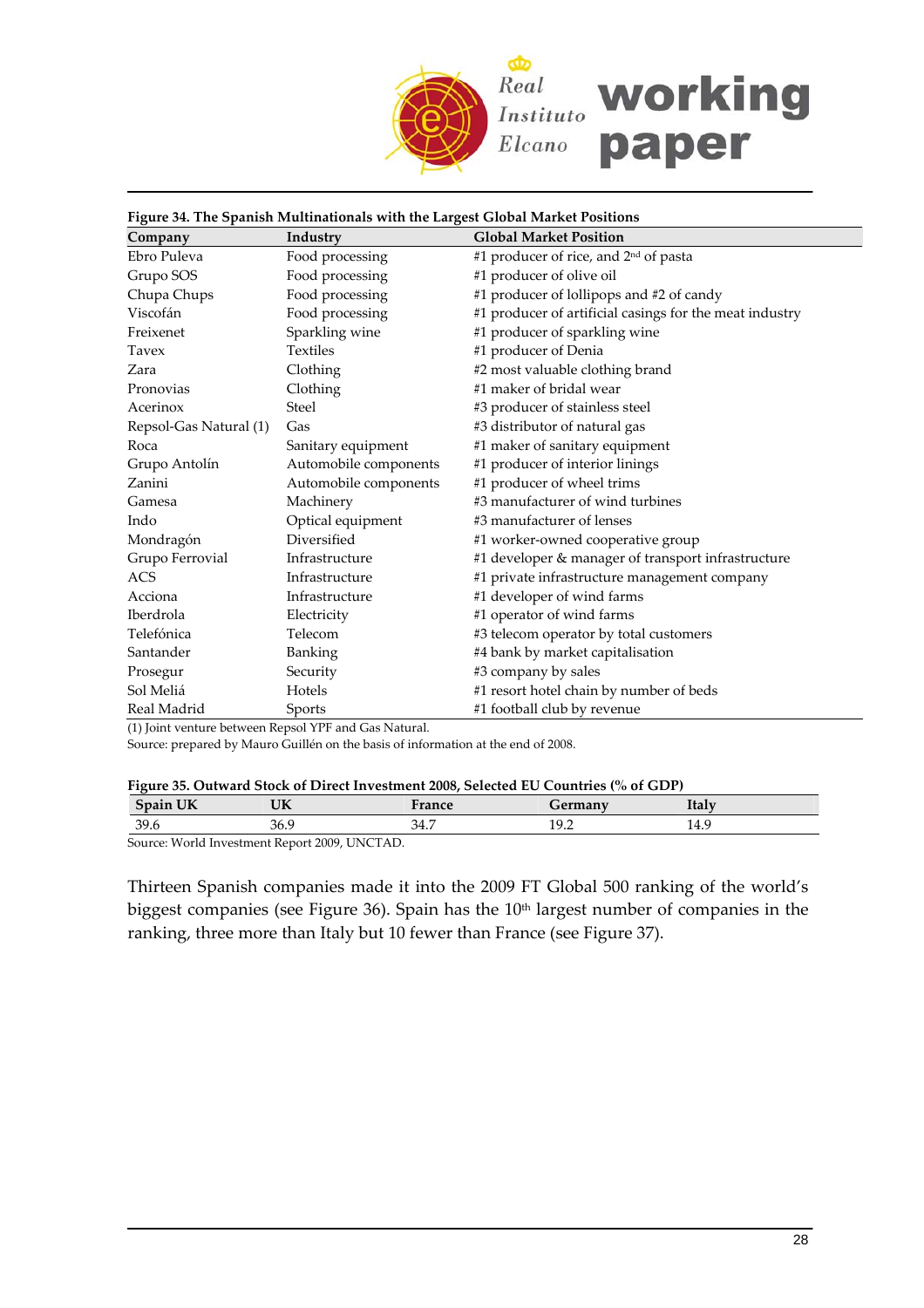

| Figure 36. Spanish Companies in the FT Global 500 Ranking (US\$ million) |              |            |                     |                           |  |  |
|--------------------------------------------------------------------------|--------------|------------|---------------------|---------------------------|--|--|
| Company and rank (1)                                                     | Market value | Net income | <b>Total assets</b> | <b>Sector</b>             |  |  |
| 32 (35). Telefónica                                                      | 93,828       | 9,983      | 131,357             | Telecoms                  |  |  |
| 62. (40) Santander                                                       | 56,198       | 11,671     | 1,380,206           | <b>Banks</b>              |  |  |
| 111. (83) Iberdrola                                                      | 35,067       | 3,761      | 112,870             | Electricity               |  |  |
| 132. (78) BBVA                                                           | 30,404       | 6,601      | 713,553             | Banks                     |  |  |
| 180. (244) Inditex                                                       | 24,290       | 1,648      | 10,225              | General retailers         |  |  |
| 203. (460) U. Fenosa                                                     | 9,453        | 1,570      | 25,442              | Electricity               |  |  |
| 213. (193) Repsol YPF                                                    | 21,121       | 3,564      | 64,996              | Oil & gas producers       |  |  |
| 282. (306) Iberdola Ren.                                                 | 17,498       | 513        | 26,583              | Electricity               |  |  |
| 354. (471) ACS                                                           | 13,911       | 2,373      | 67,585              | Construction              |  |  |
| 413. (324) Gas Natural                                                   | 12,235       | 1,389      | 24,674              | Gas, water, utilities     |  |  |
| 445. (300) Cepsa                                                         | 11,276       | 361        | 12,690              | Oil & gas producers       |  |  |
| 458. (399) Criteria Caixa                                                | 10,849       | 1,392      | 57,201              | Financial services        |  |  |
| 480. (448) Abertis                                                       | 10,475       | 812        | 29,219              | Industrial transportation |  |  |
| $(1)$ 2009 $$ $1$ $$ $1$ $1$                                             |              |            |                     |                           |  |  |

(1) 2008 ranking in brackets.

Source: Financial Times.

#### **Figure 37. FT Global 500 2009, Market Value by Country**

| Country     | Number of companies | Market value (US\$ mn) |
|-------------|---------------------|------------------------|
| US          | 181                 | 6,154,034              |
| China       | 27                  | 1,367,880              |
| UK          | 32                  | 1,160,225              |
| Japan       | 49                  | 1,110,743              |
| France      | 23                  | 796,714                |
| Germany     | 20                  | 617,515                |
| Canada      | 27                  | 526,459                |
| Switzerland | 10                  | 515,635                |
| Hong Kong   | 16                  | 439,192                |
| Spain       | 13                  | 359,000                |

Source: *Financial Times*.

The expansion abroad has enabled corporate Spain, in general, to weather the global recession much better than had companies relied solely on their home market. This is particularly true of the infrastructure sector and the big commercial banks, Santander and BBVA. The decline in the revenues of Spain's large construction companies and the number of jobs shed at home would have been much greater in 2009 had these companies not won business abroad (see Figure 38). For example, a consortium led by FCC won the second largest contract to widen the Panama Canal. Seven Spanish companies are in the top 10 transport developers (see Figure 39).

|  |  | Figure 38. FT Global 500 2009, Market Value by Country (million euros) |  |  |
|--|--|------------------------------------------------------------------------|--|--|
|  |  |                                                                        |  |  |

|           | Spain    | Abroad total | EU      | <b>OECD</b> | <b>Rest</b> |
|-----------|----------|--------------|---------|-------------|-------------|
| Abengoa   | 514.7    | 1.299.3      | 212.7   | 529.1       | 557.6       |
| Acciona   | 2,256.5  | 674.9        | 423.9   | 178.7       | 72.3        |
| ACS       | 6,330.0  | 1.792.1      | 448.3   | 593.4       | 750.3       |
| FCC       | 3,418.3  | 2.592.9      | 2,046.6 | 203.2       | 343.1       |
| Ferrovial | 2,191.1  | 3,710.3      | 2,898.3 | 575.1       | 519.0       |
| OHL       | 15,583.9 | 11,164.8     | 6,279.8 | 2,405.9     | 2,479.1     |

Source: National Securities Market Commission (CNMV), first half of 2009.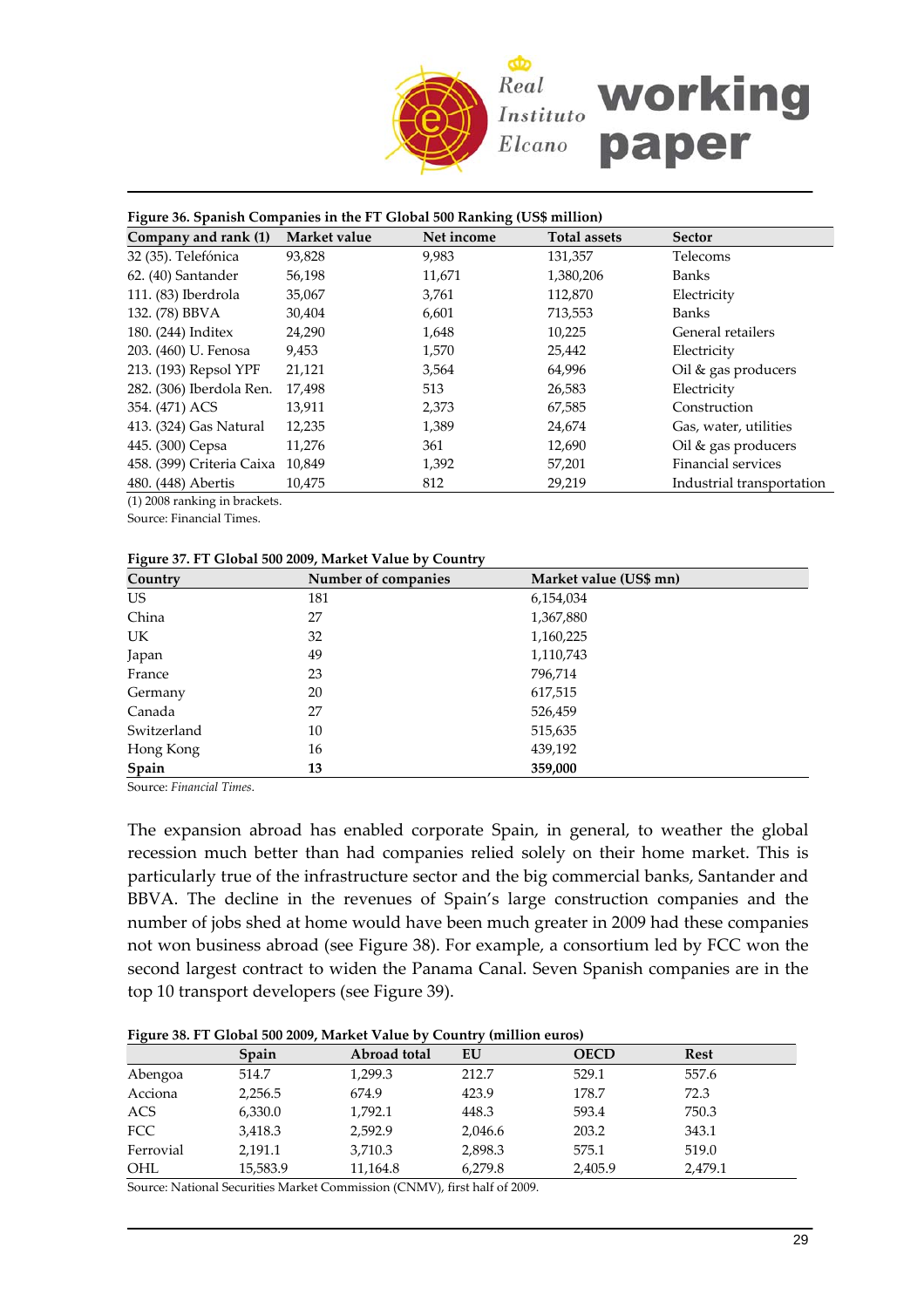

| <b>Figure 39. Top Transport Developers</b> |                      |                         |  |
|--------------------------------------------|----------------------|-------------------------|--|
|                                            | Const./Operating (1) | <b>Active Proposals</b> |  |
| 1. ACS/Iridium (Spain)                     | 58                   | 39                      |  |
| 2. Global Via (FCC-Caja Madrid) (Spain)    | 41                   | 27                      |  |
| 3. Ferrovial/Cintra (Spain)                | 41                   | 8                       |  |
| 4. Abertis (Spain)                         | 39                   | 12                      |  |
| 5. Vinci/Cofiroute (France)                | 33                   | 17                      |  |
| 6. Macquarie group (Australia)             | 33                   | 13                      |  |
| 7. OHL (Spain)                             | 28                   | 17                      |  |
| 8. NWS Holdings (China)                    | 26                   | 2                       |  |
| 9. Sacyr (Spain)                           | 23                   | 30                      |  |
| 10. Acciona/Nesco (Spain)                  | 22                   | 11                      |  |

(1) Road, bridge, tunnel, rail, airport concessions; over \$50 million in capital put under construction/operation from 1 January 1985 to 1 October 2009.

Source: Public Works Financing.

In the case of the banks, Santander generated 35% of its net attributable profit in the first nine months of 2009 in Latin America (mainly in Brazil) and 16% of it in the UK, while Mexico, alone, provided close to one‐quarter of BBVA's profit. Both banks' profits stood out in the depressed global banking scene: Santander's profit for the period was only 2.8% lower at €6.74 billion and BBVA's slid 3.3% to €4.18 billion. Both figures exclude one‐off items. *The Banker* magazine named Santander the world's best bank in 2009.

It was largely thanks to the continued healthy profits of Spain's leading multinationals that the Ibex‐35, the benchmark index of the Spanish stock exchange, outperformed (by up to 8 pp) Europe's main markets in 2009 (see Figure 40). The combined market capitalisations of Santander, BBVA, Iberdrola, Repsol and Telefónica have a weighting of around 70% in the Ibex‐35. This index, however, is not representative of all listed companies nor does it reflect the state of the economy as a whole.

**Figure 40. Stock Market Indices, 2009 (% rise)**

| Index                                         |      |  |  |
|-----------------------------------------------|------|--|--|
| Ibex-35 Spain)                                | 29.8 |  |  |
| Dax (Frankfurt)                               | 23.8 |  |  |
| FTSE 100 (London)                             | 21.7 |  |  |
| Euro Stoxx 50                                 | 21.0 |  |  |
| Dow Jones                                     | 20.1 |  |  |
| Nikkei (Tokyo)                                | 19.0 |  |  |
| $C_{\text{source}}$ , M <sub>r</sub> , 1., 1. |      |  |  |

Source: Markets.

Most of Spain's direct investment abroad is concentrated in the EU and Latin America, increasingly in the US and very little in Asia, despite its growing importance in the global economy. Other than BBVA's 15% stake in China Citic Bank and Telefónica's 5.3% of the mobile telephone operator China Unicom, Spanish companies have few significant interests in China. Santander and BBVA strengthened their positions in the US in 2009, with the former acquiring full control of Sovereign Bancorp and the latter taking over the distressed Texan bank, Guaranty Financial.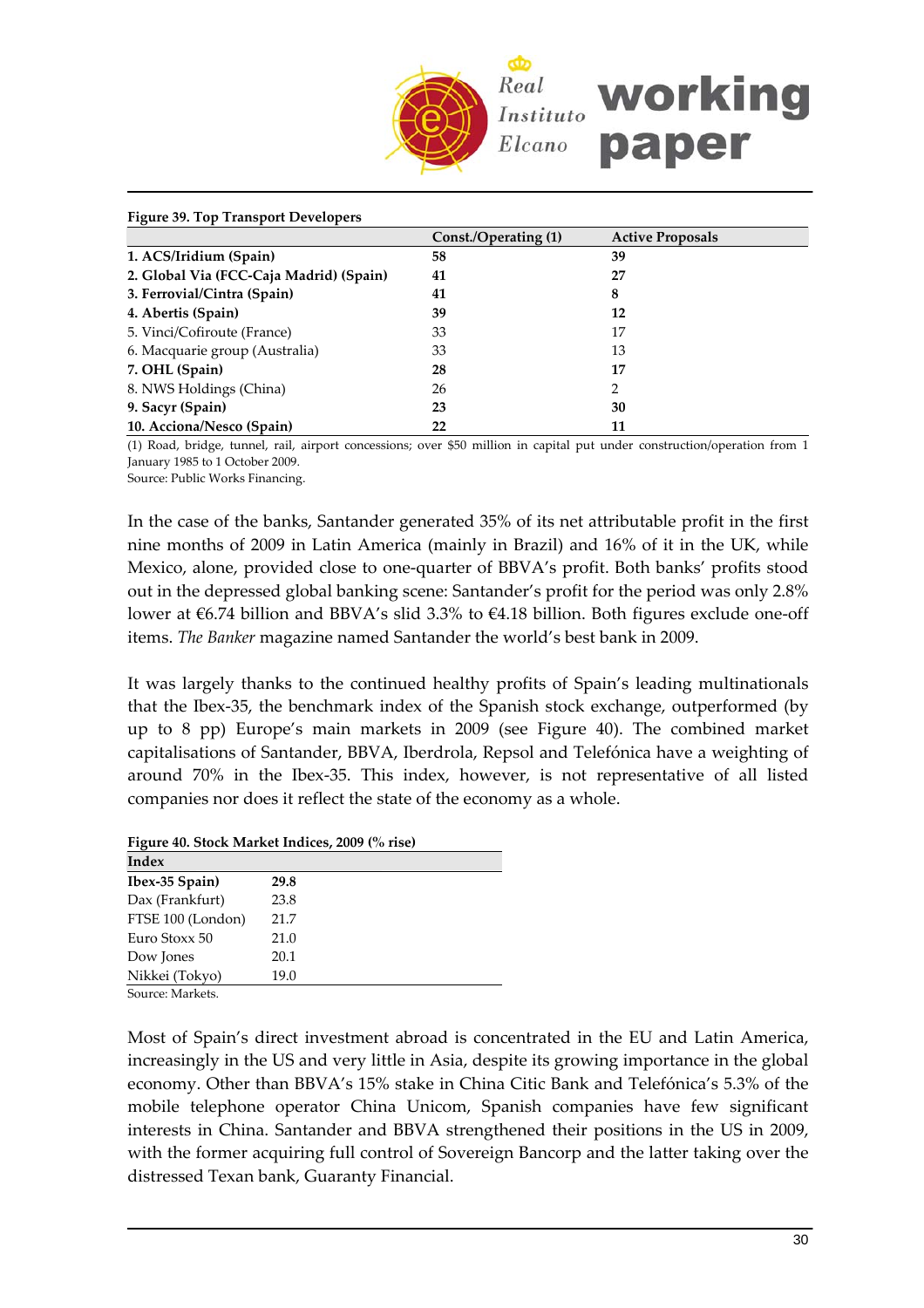

According to UNCTAD's 2009 World Investment Report, there were 82,000 transnationals in 2008 and they accounted for 10% of world sales, 33% of total exports of goods and services and 3.3% of global jobs. On the basis of Spain's share of global GDP (2.8%), Spain should have at least 2,296 transnationals of one size or another which operate in several countries (the average is 10). But the country is far from this situation and there is thus considerable more scope.

# **(10) Conclusion**

Spain has reached a crossroads in its economic development and cannot proceed further along the same path. The short‐sightedness of an economic model excessively based on construction has been brutally exposed by the collapse of the property sector. The choice now is between an economy that continues to be based on arms (labour intensive, unskilled) or brains (more knowledge‐based and internationalised). In the medium term, the former will create more employment, but as Spain's recession has shown more clearly than that of any other EU country this is not a lasting solution. No other European country, and probably no other developed nation in the world, has created and then destroyed so many jobs so quickly.

It is empirically proved that internationalised companies create more jobs that are stable and of a higher quality than those doing business solely in their domestic market. These companies are, in general, larger, in order to have sufficient critical mass, and they have to be more productive and competitive in order to survive. But size is not the first and only requirement for successful internationalisation. Many small firms have successfully carved out niches on the basis of their technology or a good business model.

The question then is whether Spain is capable of creating a more internationalised economy. Its chances are slim if there is not a substantial improvement in the education system over the next decade –the time it will take to boost attainment levels and for them to have a positive impact on the economy–. In this respect the political class, in particular, and society as whole has an enormous responsibility. Spain has come a long way in 35 years, but should not resign itself to believing that it can go no further. Standing still is not an option.

## *William Chislett*

*Former Financial Times correspondent and author of three books on Spain for the Elcano Royal Institute.*